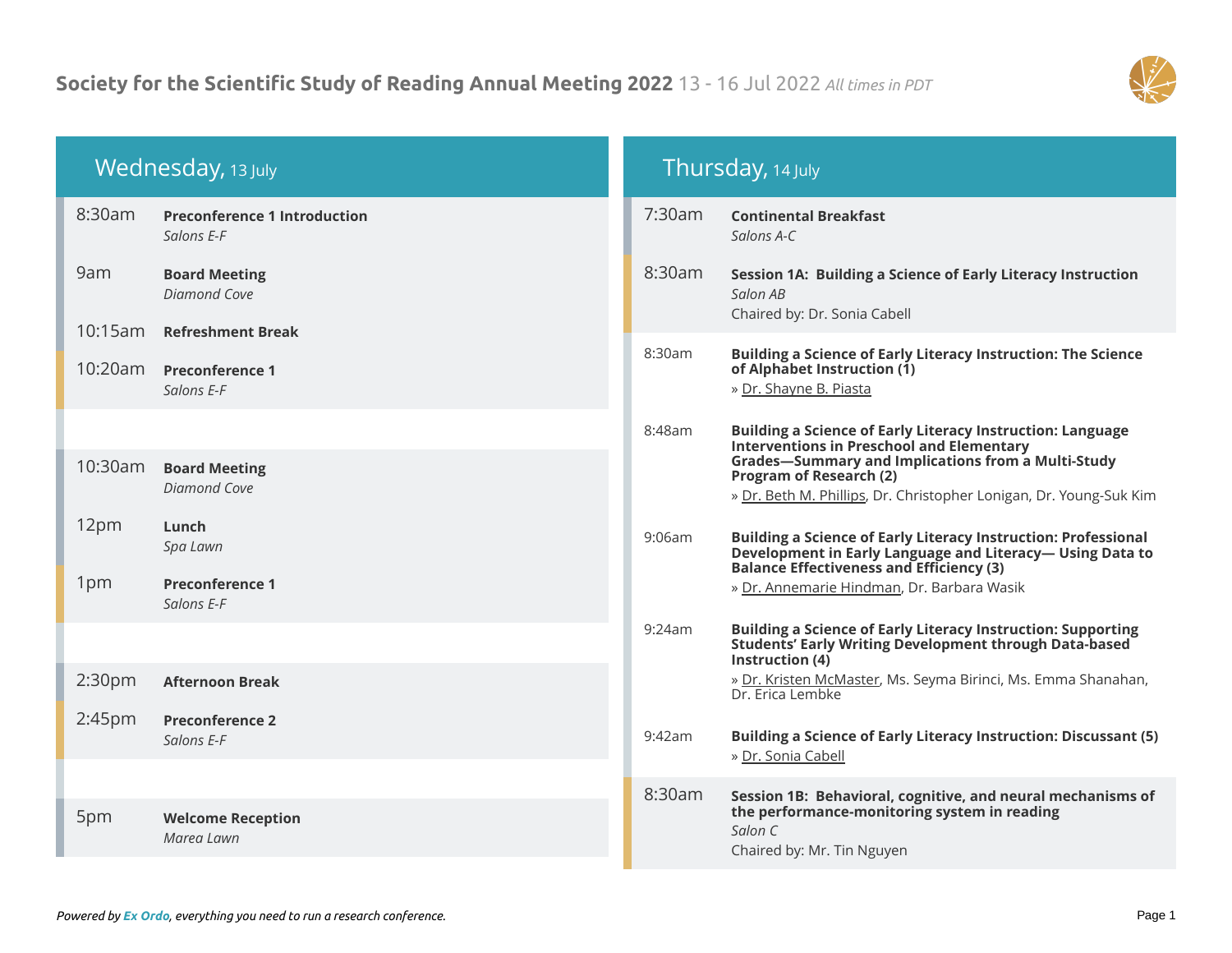

|           | Continued from Thursday, 14 July                                                                                                                                                                                                                                | 8:48am | Morphological Awareness and Literacy Skills in Monolingual<br>and Bilingual Children and in Literacy Competent Adults:<br><b>Evidence from German</b>                                                                                                                                                                     |
|-----------|-----------------------------------------------------------------------------------------------------------------------------------------------------------------------------------------------------------------------------------------------------------------|--------|---------------------------------------------------------------------------------------------------------------------------------------------------------------------------------------------------------------------------------------------------------------------------------------------------------------------------|
| 8:30am    | Behavioral, cognitive, and neural mechanisms of the<br>performance-monitoring system in reading: Including<br>students in Data Mountain (1)<br>» Dr. Lisa Didion                                                                                                | 9:06am | » Dr. Astrid Haase, Ms. Farah Fares, Prof. Sascha Schroeder<br>How Is Morphological Awareness Associated with Vocabulary,<br>Word Reading, and Reading Comprehension for Korean Grade<br>7 Students?                                                                                                                      |
| 8:47am    | Behavioral, cognitive, and neural mechanisms of the<br>performance-monitoring system in reading: Correlating<br>monitoring processes and brain activity in reading among<br>second-grade students (2)<br>» Mr. Tin Nguyen, Ms. Sage Pickren, Dr. Laurie Cutting | 9:24am | » Mr. Joong won Lee, Dr. Young-Suk Kim<br>Role of compound words in the developmental trajectory of<br>morphological knowledge: Evidence from second grade<br>» Dr. Robin Irey, Dr. Yi-Jui Iva Chen                                                                                                                       |
| 9:04am    | Behavioral, cognitive, and neural mechanisms of the<br>performance-monitoring system in reading: Error-signaling in<br>the developing brain (3)<br>» Dr. Jessica Church-Lang, Dr. Mary Abbe Roe                                                                 | 9:42am | <b>Neurobiology of Cross-Linguistic Differences and Bilingual</b><br><b>Effects of Learning to Read in English and Chinese</b><br>» Ms. Kehui Zhang, Ms. Xin Sun, Mr. Chi-Lin Yu, Ms. Rachel<br>Eggleston, Dr. Rebecca Marks, Ms. Nia Nickerson, Dr. Xiaosu Hu,<br>Dr. Tai-Li Chou, Dr. Twila Tardif, Dr. Ioulia Kovelman |
| 9:21am    | Behavioral, cognitive, and neural mechanisms of the<br>performance-monitoring system in reading: Domain-general<br>conflict monitoring and individual differences in linguistic<br>error detection (4)                                                          | 8:30am | <b>Session 1D: Writing Development and Instruction</b><br>Salon EF<br>Chaired by: Dr. Susan Lambrecht Smith                                                                                                                                                                                                               |
| $9:38$ am | » Dr. Trevor Brothers, Dr. Gina Kuperberg<br>Behavioral, cognitive, and neural mechanisms of the                                                                                                                                                                | 8:30am | <b>Examining the Familial Basis of Writing: Relations between</b><br><b>Children and their Parents' Handwriting Abilities</b><br>» Dr. Cameron Downing, Dr. Markéta Caravolas                                                                                                                                             |
|           | performance-monitoring system in reading: Discussant (5)<br>» Mr. Tin Nguyen, Dr. Laurie Cutting                                                                                                                                                                | 8:48am | <b>Impact of Intensive Structured Writing Intervention for</b><br><b>Children with Written and Expressive Language Disorders</b><br>» Dr. Susan Lambrecht Smith, Dr. Charles Haynes, Ms. Kate                                                                                                                             |
| 8:30am    | <b>Session 1C: Morphological Processing and Awareness</b><br>Salon D<br>Chaired by: Dr. Astrid Haase                                                                                                                                                            | 9:06am | Radville, Ms. Emilie Larrivee, Ms. Melissa J Feller, Ms. Courtney<br>Perrigo, Dr. Perman Gochyyev<br>The effects of transcription mode on the French L2 narratives                                                                                                                                                        |
| 8:30am    | Neurobiology of morphological and phonological processing<br>in developmental dyslexia                                                                                                                                                                          |        | of children in French immersion<br>» Ms. Michelle Chin, Ms. Diana Burchell, Dr. Xi (Becky) Chen, Dr.<br>Kathleen Hipfner-Boucher                                                                                                                                                                                          |
|           | » Ms. Rachel Eggleston, Dr. Rebecca Marks, Ms. Kehui Zhang, Ms.<br>Xin Sun, Mr. Chi-Lin Yu, Ms. Nia Nickerson, Dr. Xiaosu Hu, Dr.<br>Joulia Kovelman                                                                                                            | 10am   | <b>Morning Break</b><br>Rivera Foyer                                                                                                                                                                                                                                                                                      |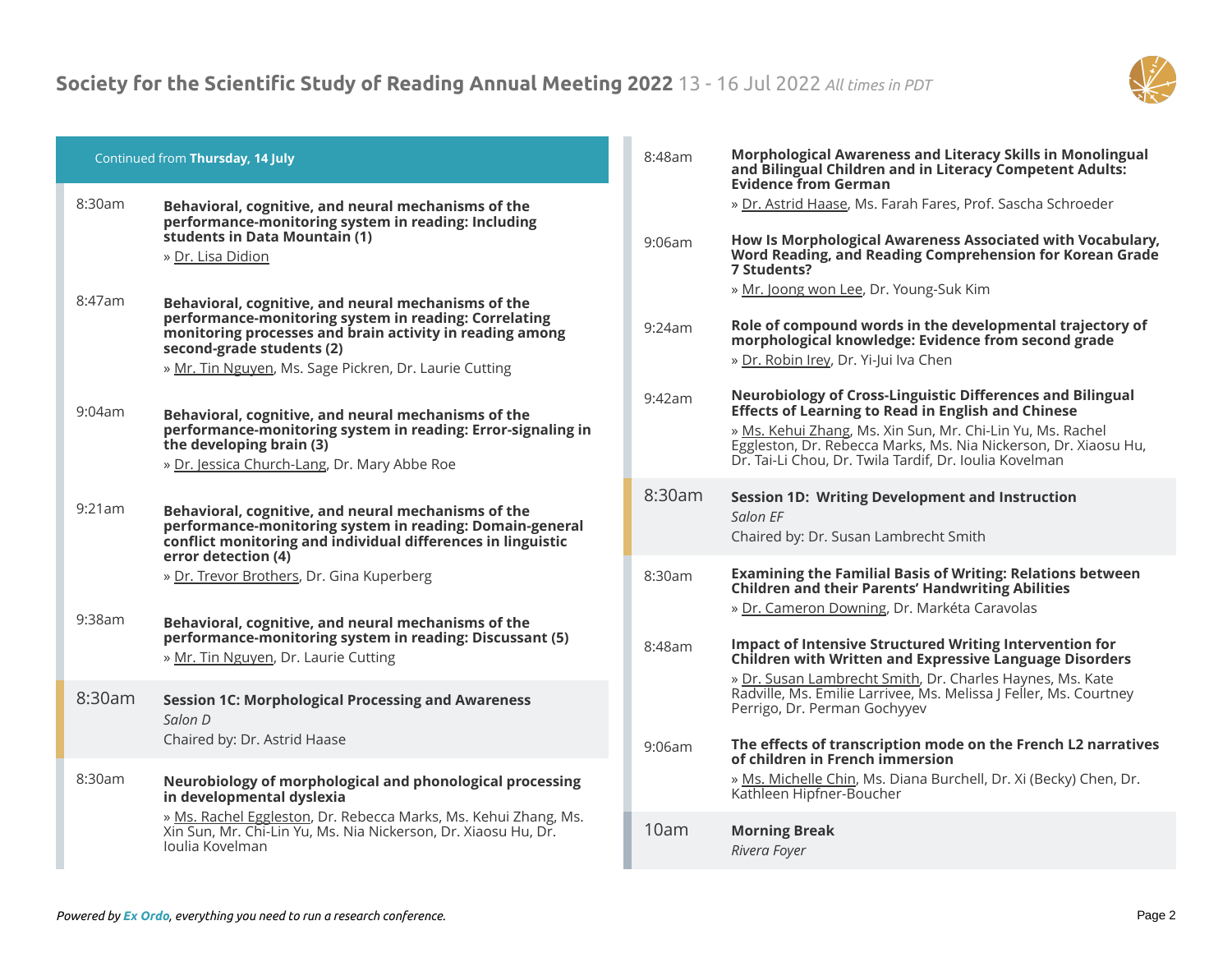

|         | Continued from Thursday, 14 July                                                                                                                                                                                                                                              | 10:20am | Exploring Syntax as the linchpin between oral reading<br>fluency and reading comprehension ability: Using Visually                                                                                                                                                                    |
|---------|-------------------------------------------------------------------------------------------------------------------------------------------------------------------------------------------------------------------------------------------------------------------------------|---------|---------------------------------------------------------------------------------------------------------------------------------------------------------------------------------------------------------------------------------------------------------------------------------------|
| 10:20am | <b>Session 2A: Bilingual Development</b><br>Salon AB<br>Chaired by: Ms. Ye Shen                                                                                                                                                                                               |         | Salient Syntactic Boundary Cues to Increase Comprehension<br>of Complex Syntax: Evidence from 4th and 5th Graders<br><b>Reading Cascade Format</b><br>» Dr. Julie A. Van Dyke, Dr. Jack Dempsey                                                                                       |
| 10:20am | <b>Bilingual development: Examining cross-linguistic influences:</b><br>Accounting for contextual factors when evaluating cross-<br>linguistic relations of early literacy skills (1)<br>» Dr. Lisa Fitton, Dr. Marc Goodrich, Ms. Gina Crosby-Quinatoa,<br>Ms. Lauren Thayer | 10:38am | Exploring Syntax as the linchpin between oral reading<br>fluency and reading comprehension ability: An Analysis of<br><b>Syntactic Text Properties as Predictors of Reading</b><br><b>Comprehension Across Lexile &amp; Grade Levels</b><br>» Dr. Jack Dempsey, Dr. Julie A. Van Dyke |
| 10:38am | <b>Bilingual development: Examining cross-linguistic influences:</b><br>Cross-linguistic influence of spoken and written skills among<br>heritage language learners (2)<br>» Ms. Ye Shen, Dr. Stephanie Del Tufo                                                              | 10:56am | Exploring Syntax as the linchpin between oral reading<br>fluency and reading comprehension ability: An examination<br>of the relationship between reading comprehension and oral<br>prosodic fluency in a highly metric children's book                                               |
| 10:56am | Bilingual development: Examining cross-linguistic influences:<br>Bilingual effects on young Spanish- English children's<br>emerging neural architecture for learning to read (3)                                                                                              | 11:14am | » Ms. Maryam Ware, Dr. Ahren Fitzroy, Ms. Shamili Satheesan, Ms.<br>Amika Sethia, Ms. Breona Martin, Dr. Mara Breen<br>Exploring Syntax as the linchpin between oral reading                                                                                                          |
|         | » Ms. Nia Nickerson, Ms. Kehui Zhang, Ms. Rachel Eggleston, Dr.<br>Valeria Caruso, Mr. Chi-Lin Yu, Mrs. Isabel Hernandez, Dr. Xiaosu<br>Hu, Dr. Teresa Satterfield, Dr. Ioulia Kovelman                                                                                       |         | fluency and reading comprehension ability: Prosodic signals<br>of syntactic and semantic contrasts reflect reading<br>comprehension skill in high school students<br>» Dr. Mara Breen, Dr. Julie A. Van Dyke, Dr. Jelena Krivokapić, Dr.                                              |
| 11:14am | <b>Bilingual development: Examining cross-linguistic influences:</b><br>Automatic phonological access among bilinguals across                                                                                                                                                 | 11:32am | Nicole Landi                                                                                                                                                                                                                                                                          |
|         | different scripts (4)<br>» Ms. Nan Zhang, Dr. Min Wang, Prof. Nan Jiang                                                                                                                                                                                                       |         | Exploring Syntax as the linchpin between oral reading<br>fluency and reading comprehension ability: Discussant<br>» Dr. Lesly Wade-Woolley                                                                                                                                            |
| 11:32am | Bilingual development: Examining cross-linguistic influences:<br>Discussant (5)<br>» Dr. Steven Amendum                                                                                                                                                                       | 10:20am | <b>Session 2C: Effective Vocabulary Instruction</b><br>Salon D<br>Chaired by: Dr. Dawna Duff                                                                                                                                                                                          |
| 10:20am | Session 2B: Exploring Syntax as the linchpin between oral<br>reading fluency and reading comprehension ability<br>Salon C<br>Chaired by: Dr. Julie A. Van Dyke                                                                                                                | 10:20am | <b>Teaching Young Children Strategies to Ascertain Unfamiliar</b><br><b>Word Meanings From Context</b><br>» Dr. Crystal Wise                                                                                                                                                          |
|         |                                                                                                                                                                                                                                                                               |         |                                                                                                                                                                                                                                                                                       |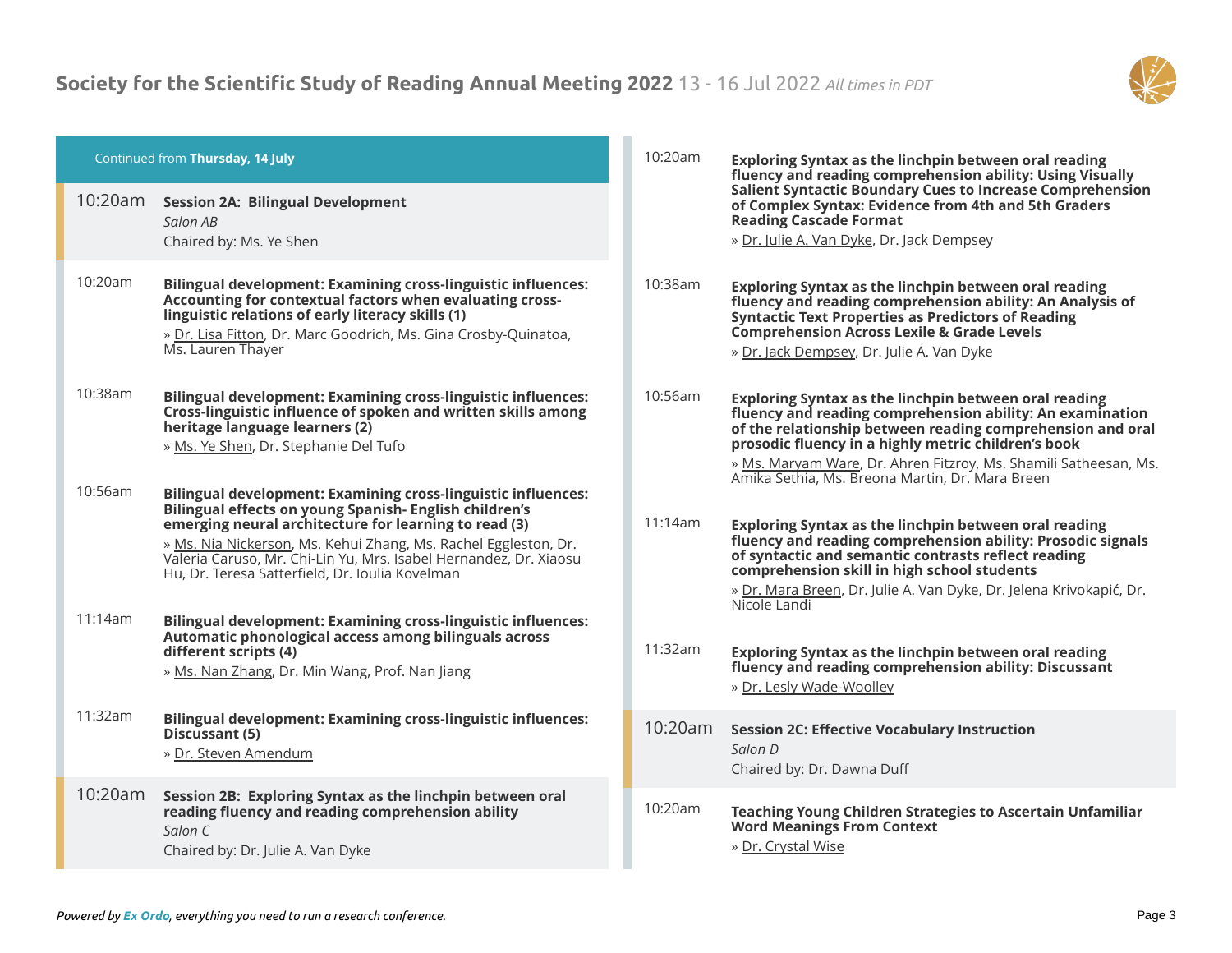

# Continued from **Thursday, 14 July**

| 10:35am | Do oral language skills predict reading acquisition? Profiles of<br>EL1 and ELL 2nd Grade children and their response to<br>vocabulary intervention2<br>» Dr. Amna Mirza, Dr. Alexandra Gottardo, Dr. Jan Frijters            |
|---------|-------------------------------------------------------------------------------------------------------------------------------------------------------------------------------------------------------------------------------|
| 10:50am | The Effect of Contextual Support on Explicit Word Learning in<br><b>School Aged Children</b><br>» Dr. Dawna Duff, Dr. Suzanne Adlof, Ms. Maalavika Ragunathan,<br>Ms. Alexis Mitchell, Ms. Anna Ehrhorn, Ms. Taylor J. Bryant |
| 11:05am | Word Learning in Children with DLD: Effects of High vs. Low<br><b>Contextual Support</b><br>» Dr. Suzanne Adlof, Dr. Dawna Duff, Ms. Anna Ehrhorn, Ms.<br>Taylor J. Bryant, Ms. Alexis Mitchell, Ms. Maalavika Ragunathan     |
| 11:20am | Music training facilitates vocabulary acquisition and reading<br>skills among L2 learners<br>» Ms. Youjia Wang, Dr. Connie qun Guan, Prof. Brian MacWhinney,<br>Dr. Esther Geva                                               |
| 10:20am | Session 2D: Dyslexia : Identification and Co-morbidity<br>Salon EF<br>Chaired by: Dr. Patrick Kennedy                                                                                                                         |
| 10:20am | Machine Learning models predict Chinese Children with<br>dyslexia and typically developed peers using multi-<br>dimensional features<br>» Mr. Hey Wing Liu, Prof. Xiuli Tong                                                  |
| 10:38am | Validating DIBELS 8th Edition as a Screener for Dyslexia:<br>Results from Year 1 of a 4 Year Longitudinal Study<br>» Dr. Patrick Kennedy, Dr. Gina Biancarosa, Dr. Brian Gearin                                               |
| 10:56am | Considerations for the Identification of Dyslexia for English<br>Learners<br>» Mrs. Karol Moore, Ms. Jialin Lai, Mr. Juan Quinoñez, Dr. Malt<br>Joshi                                                                         |

| 11:14am | Intergenerational transmission of dyslexia: How do different  |
|---------|---------------------------------------------------------------|
|         | identification methods of parental difficulties influence the |
|         | conclusions regarding children's dyslexia risk?               |

» Mrs. Daria Khanolainen, Dr. Jenni Salminen, Dr. Kenneth Eklund, Prof. Marja-Kristiina Lerkkanen, Dr. Minna Torppa

11:32am **Specificity, comorbidity and disability: Developmental dynamics of reading and math skills in children with learning disabilities** » Ms. Katherine Connors, Ms. Melissa Nichol, Ms. Joan Bosson-Heenan, Dr. Jeffrey Gruen, Dr. Jan Frijters

- 11:50am **Lunch** *Rivera Foyer*
- 11:50am **Poster Session 1** *Rivera Lawn*

#### **The effect of metalinguistic awareness instruction on reading comprehension: A systematic review of the literature**

» Dr. Marcy Zipke, Dr. Peter Rogers, Ms. Bianca LaBella

# **The Effect of a Text Structure Intervention on the Informational Text Comprehension of Fifth Graders with Language Disorders**

» Dr. Shannon Hall-Mills

# **Reading Comprehension Instruction in Elementary Schools: A Meta-Analysis Comparing Interventions Targeting Content, Strategies, and Combined Approaches**

» Dr. Julia Yi, Mrs. Maria Elizabeth Jaramillo, Mrs. Audrey McMillion, Dr. Karen Erickson

# **Comparing the Quality of Implementation of a Tier 2 Language Intervention Between Project Staff and School Personnel**

» Ms. Lexi Bandemer, Dr. Beth M. Phillips, Ms. Jessica M. Ritchie, Mrs. Chelsea R. Funari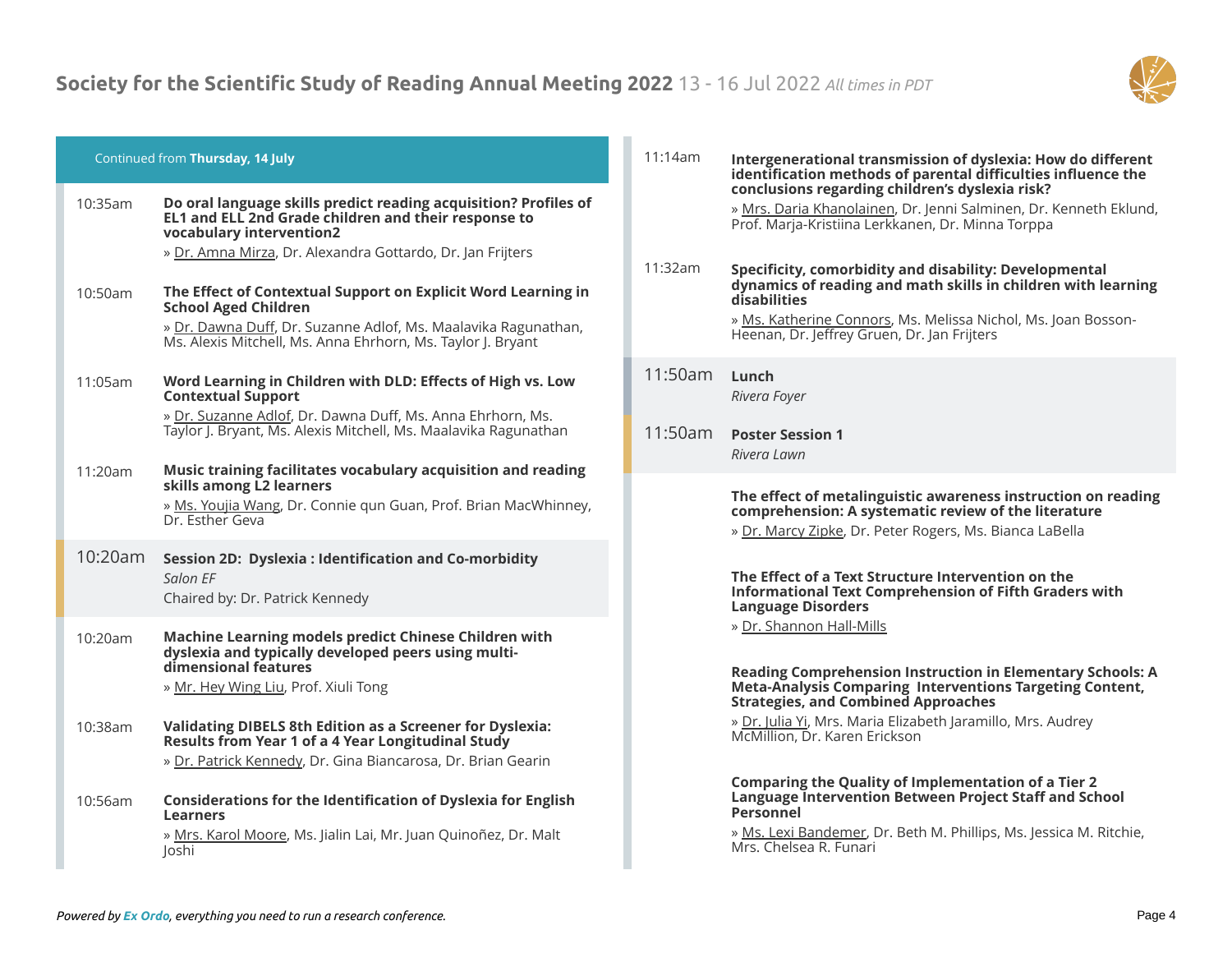

# Continued from **Thursday, 14 July**

**Effects of the Reciprocal Teaching on reading comprehension, metacognitive knowledge of reading strategies and reading fluency of 3rd grade students with and without learning difficulties**

» Ms. Maris Juhkam, Prof. Piret Soodla

# **Question processing as an executive tool for improving reading comprehension**

» Dr. Shani Levy Shimon, Dr. Miki Cohen, Ms. Anat Lavi Rosenblatt

# **The effects of web-based text structure strategy instruction on adult Chinese ELLs' reading comprehension and reading strategy use**

» Dr. Zhihong Xu, Dr. Kausalai (Kay) Wijekumar, Dr. Robin Irey, Dr. Qing Wang, Dr. Hua Liang

# **Second Graders' Oral Language Use by Discourse Context**

» Ms. Minkyung Cho, Dr. Young-Suk Kim

#### **'Go, Going, 'Goed': The Relation between Verb Tense Errors and Reading Comprehension Skills in Fifth Grade English Learning Students**

» Ms. Kiana Hines, Ms. Keisey Fumero, Dr. Carla Wood

# **Looking Beyond Phonological Awareness: Orthographic Knowledge in Children with Speech Sound Disorder**

» Ms. Anna Ehrhorn, Dr. Suzanne Adlof

# **Korean Metalinguistic Skills in English Letter Knowledge and Word Reading among Korean Students**

» Prof. Jeung-Ryeul Cho, Ms. Young-Lim Jung

#### **Examining the association between executive functions and decoding in French school-aged children**

» Mrs. Chiara Andreola, Prof. Grégoire Borst, Mrs. Irene Altarelli

# **Serial-order memory in adults with different levels of reading: the influence of schooling and literacy**

» Ms. Kadine Saraiva de Carvalho, Dr. Rosângela Gabriel, Ms. Marilane Gregory, Ms. Diéssica Rocha de Carvalho, Dr. Régine Kolinsky, Dr. José Morais

# **U.S. Multilingual Children's Executive Functioning and Reading Achievement**

» Dr. Eunsoo Cho, Dr. Jackie Eunjung Relyea, Ms. Elizabeth Zagata

#### **The Role of Executive Functions in Predicting Early Reading Comprehension**

» Ms. Ellen Orcutt, Dr. Panayiota Kendeou, Dr. Kristen McMaster

# **Cognitive Contributors to Reading Difficulties in Autism Spectrum Disorder: A Systematic Review**

» Ms. Jessi Lewis, Ms. Yaewon Kim, Ms. Buse Bedir, Dr. Sarah Macoun

# **Evaluating the Importance of Letter Naming and Letter Sound Fluency in Predicting Kindergarten Reading: A Dominance Analysis**

» Mrs. Rebecca Summy, Mrs. Catherine Timm Fulkerson, Mr. Hugh W. Catts, Mr. Yaacov Petscher, Mrs. Jamie Quinn

# **What Predicts the Co-variance of Reading, Spelling, and Arithmetic?**

» Prof. Karin Landerl, Ms. Viktoria Jöbstl

# **Word Reading in Multilingual Kapampangan-Filipino-English Speakers: The Role of Phonological Awareness**

» Dr. Portia Padilla, Dr. Alexandra Gottardo

# **Is Phonological Awareness Only Instruction Helpful for Reading? A Meta-Analysis**

» Ms. Melissa Stalega, Dr. Devin Kearns

# **The Relationship Between L1 Phonological Awareness and L2 Word Reading: A Meta-Analysis**

» Mrs. Catherine Timm Fulkerson, Mrs. Rebecca Summy, Dr. Hugh Catts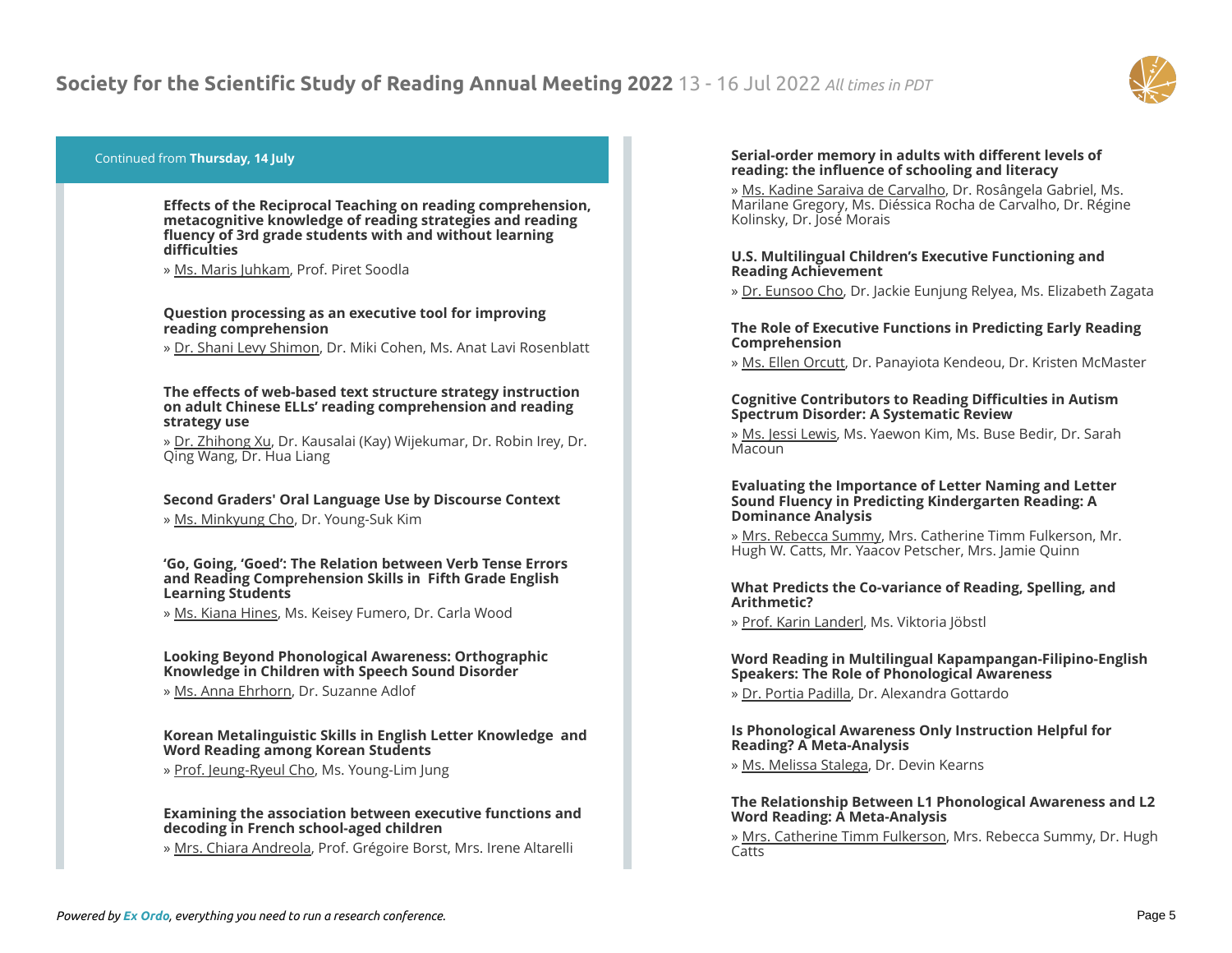

# Continued from **Thursday, 14 July**

#### **Can EEG theta inform us about reading impairment and phonological awareness?**

» Ms. Soujin Choi, Dr. Silvia Clement-Lam, Dr. Elaine Kwok, Dr. Brittany Manning, Mr. Sean McWeeny, Ms. Julia Nikolaeva, Dr. Elizabeth Norton

#### **Automated feedback on kindergarteners' independent spellings: An intervention study**

» Ms. Patience Stevens, Mr. Daniel Weitekamp

# **Learning English as a Second Orthography: A study of Welshto-English orthographic interference in children's spellings**

» Dr. Markéta Caravolas, Dr. Catrin Leah Hadden, Dr. Brett Kessler

# **The Prevalence of Reading Fluency and Spelling Difficulties Among Adolescents with Reading Comprehension Difficulties**

» Mrs. Cassidi Richmond, Ms. Mia Daucourt, Dr. Emily Solari, Dr. Sara Hart

# **Multiple-text Integration Among Language Arts Teachers: Knowledge-Telling and Knowledge-Transforming**

» Dr. Liron Primor, Dr. Sarit Barzilai

#### **Teaching Writing in the United States and South Korea: An International Comparative Survey**

» Dr. Sohee Park, Prof. Bong Gee Jang, Prof. Joohwan Kim

# **Academic Vocabulary in First-Grade Children's Compositions: An Exploration**

» Dr. Jackie Eunjung Relyea, Dr. Jill Fitzgerald, Dr. James Kim, Mr. Jeff Elmore

# **The Effect of Individualized Font Formats on Reading Speed and Comprehension for Students in Grades 3-8**

» Dr. Stephanie Day, Dr. Ben Sawyer, Mr. Shaun Wallace, Mr. Rick Treitman, Mrs. Kathy Crowley, Mrs. Marjorie Jordan

#### **The Impact of a Comprehensive, Evidence-Based Approach to Summer Literacy Intervention on the K-3 Reading Skills of Economically and Culturally Diverse Students**

» Dr. Erin Washburn, Dr. Miranda Fitzgerald, Dr. Samantha Gesel, Dr. Kristen Beach, Ms. Corinne Kingsbery

- 1pm **Session 3A: Word reading and vocabulary development among young monolingual and bilingual children** *Salon AB* Chaired by: Dr. Xi Chen
- 1pm **Word reading and vocabulary development among young monolingual and bilingual children. Vgck Versus Vack: Children's Knowledge of Print Conventions and Their Word Reading Development (1)**
	- » Ms. Savannah Heintzman, Dr. Nicole Conrad, Dr. Hélène Deacon

# 1:16pm **Word reading and vocabulary development among young monolingual and bilingual children. Dynamic Assessment of Phonological Awareness: A Bilingual Perspective (2)**

» Ms. Ru Huo, Ms. Diana Burchell, Ms. Krystina Raymond, Dr. Julie Wolter, Dr. Xi Chen

- 1:32pm **Word reading and vocabulary development among young monolingual and bilingual children. Language production and communicative acts in mother-child dyads during shared reading as a function of using wordless and worded picture books (4)**
	- » Ms. Katherine Reid, Dr. Alexandra Gottardo
- 1:48pm **Word reading and vocabulary development among young monolingual and bilingual children. Chinese-English Bilingual Vocabulary Knowledge Gaps among Chinese-Canadian First Graders (5)**
	- » Dr. Guofang Li, Ms. Zhuo Sun, Mr. Ryan Xuejun Ji

2:04pm **Word reading and vocabulary development among young monolingual and bilingual children. Orthographic specificity and reading in emerging English-French bilingual students (3)**

> » Ms. Diana Burchell, Ms. Ru Huo, Ms. Krystina Raymond, Dr. Jeffrey Steele, Dr. Xi Chen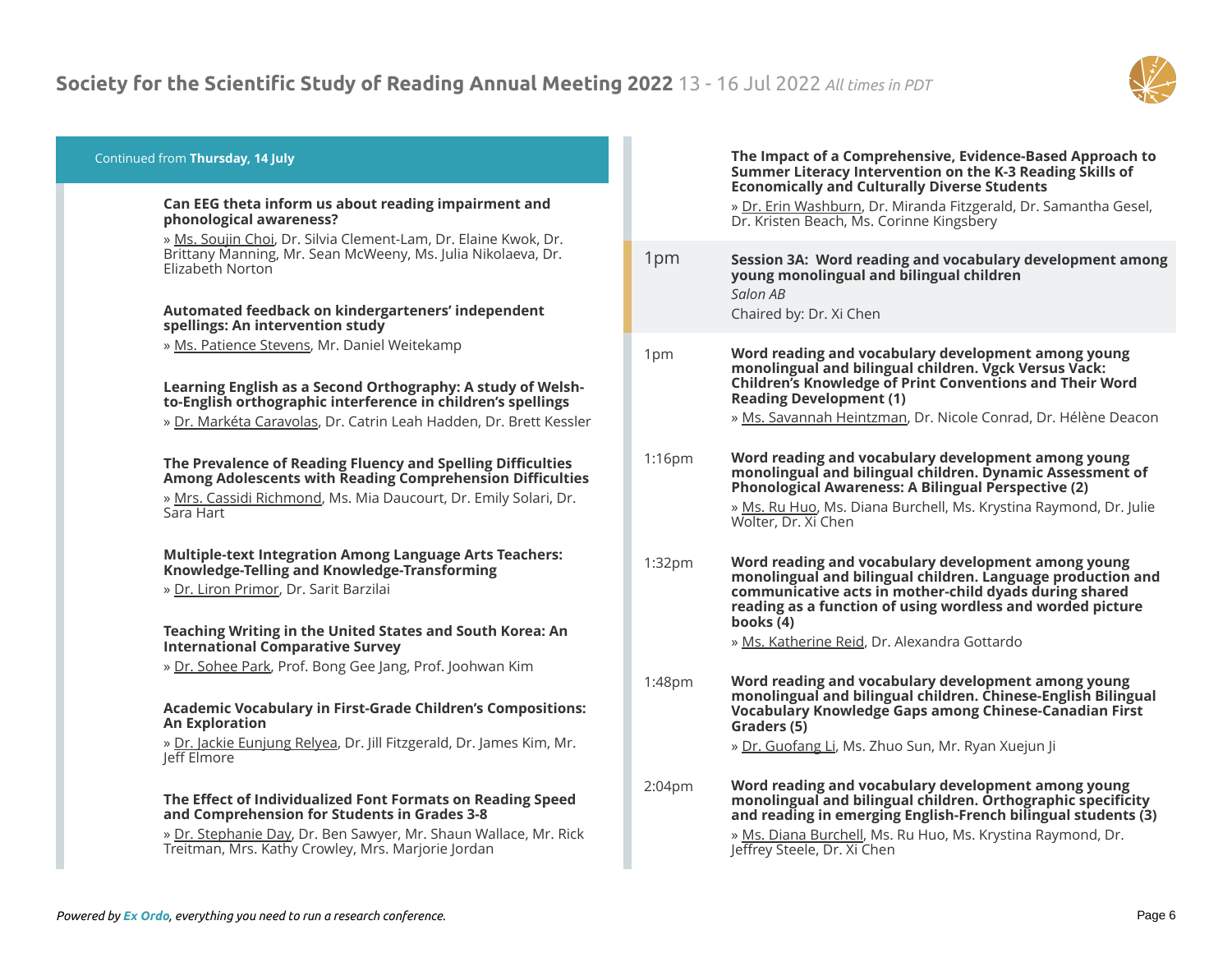

|                    | Continued from Thursday, 14 July                                                                                                                                                                                                                       | 1 <sub>pm</sub>    | <b>The longitu</b><br>on school a                               |
|--------------------|--------------------------------------------------------------------------------------------------------------------------------------------------------------------------------------------------------------------------------------------------------|--------------------|-----------------------------------------------------------------|
| 1pm                | Session 3B: Family, teacher, and student factors in supporting<br>writing<br>Salon C                                                                                                                                                                   |                    | meta-analy<br>» Dr. Lana Ja<br>Monaghan                         |
|                    | Chaired by: Dr. Gary Bingham                                                                                                                                                                                                                           | $1:18$ pm          | Lexical, Syr                                                    |
| 1pm                | Family, teacher, and student factors in supporting writing:<br><b>Mothers' General Awareness of Early Writing Development</b><br>and Promotion: Relations to their Children's Early Writing<br>Skills (1)                                              |                    | reading cor<br>language re<br>» Dr. Lin Che<br>Teodorescu       |
|                    | » Dr. Dorit Aram                                                                                                                                                                                                                                       | 1:36pm             | The dimens<br>vocabulary                                        |
| $1:18$ pm          | Family, teacher, and student factors in supporting writing:<br>Writing development and instruction during COVID-19:<br>Insights from a national sample of parents of children with                                                                     |                    | » Ms. Jessie<br>Christensen                                     |
|                    | autism spectrum disorder in elementary school (2)<br>» Dr. Matthew Zajic, Dr. Nancy McIntyre                                                                                                                                                           | 1:54pm             | Two in one:<br>reading eff                                      |
| 1:36pm             | Family, teacher, and student factors in supporting writing:<br>The association between Chinese preschool classroom<br>writing environment and children's early writing skills (3)                                                                      |                    | » Dr. Mads F<br>Christensen                                     |
|                    | » Dr. Chenyi Zhang, Ms. Xiao Zhang                                                                                                                                                                                                                     | 2:12 <sub>pm</sub> | <b>Untangling</b><br>comprehen<br>» Ms. Elizab                  |
| 1:54 <sub>pm</sub> | Family, teacher, and student factors in supporting writing:<br><b>Barriers to Providing Effective Reading and Writing</b>                                                                                                                              |                    |                                                                 |
|                    | Instruction to Secondary Students with Intellectual and<br>Developmental Disabilities: A National Survey of Special<br>Educators (4)                                                                                                                   | 1pm                | <b>Session 3D:</b><br>Salon EF<br>Chaired by:                   |
|                    | » Dr. Derek Rodgers, Dr. Susan Lovehall                                                                                                                                                                                                                |                    |                                                                 |
| 2:12 <sub>pm</sub> | Family, teacher, and student factors in supporting writing:<br><b>Writing Motivation and Writing Performance of Culturally</b><br>and Linguistically Diverse Elementary School Students (5)<br>» Dr. April Camping, Dr. Steve Graham, Dr. Karen Harris | 1pm                | <b>Spelling ski</b><br>grammatic<br>» Dr. Noemi<br>Dr. Daniel D |
| 1pm                | <b>Session 3C: Syntactic Processing &amp; Reading Comprehension</b><br>Salon D<br>Chaired by: Dr. Lana Jago                                                                                                                                            | $1:18$ pm          | Investigati<br>reading and<br>is scored?<br>» Ms. Young         |

 $1$ udinal effect of preschool vocabulary and grammar **on school age word reading and reading comprehension: A meta-analysis**

ago, Prof. Kate Cain, Dr. Katie Alcock, Prof. Padraic

- ntactic, and Proficiency factors in incremental **reading comprehension: Comparisons of first and second language readers of English** en, Dr. Charles Perfetti, Dr. Xiaoping Fang, Ms. Daniela I, Dr. Carrie Epp, Dr. Alona Fyshe sionality of syntactic comprehension and **v** in relation to reading comprehension Leigh Nielsen, Dr. Mads Poulsen, Dr. Rikke Vang
- $\mathbf{B}:$  one test to measure separate constructs of **reading efficiency and syntactic comprehension?** Poulsen, Ms. Jessie Leigh Nielsen, Dr. Rikke Vang
- **z** the relation between syntactic skills and reading **comprehension: The role of syntactic parsing** <u>veth MacKay</u>, Dr. Hélène Deacon
- **: Spelling & Digital Assessment** Dr. Laura Tortorelli
- **ills of French-speaking Adolescents: description of grammatical and base word knowledge** ia Ruberto, Dr. Catherine Maynard, Dr. Judith Beaulieu, Daigle
- ing the directionality of relations between word *d* **spelling: Do they differ according to how spelling** 
	- gsun Moon, Dr. Young-Suk Kim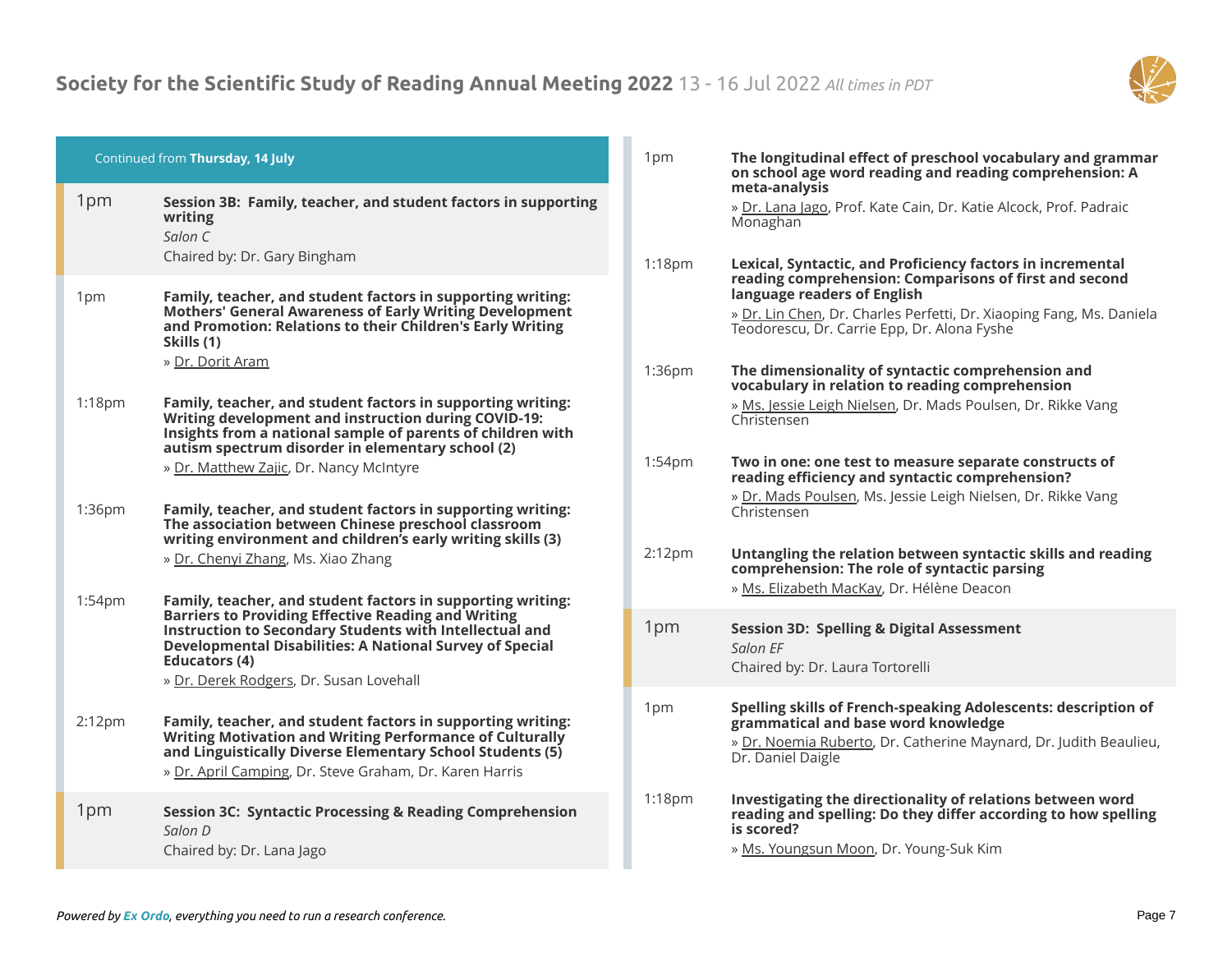

| Continued from Thursday, 14 July |                                                                                                                                                                                                                                                                                                                                                                                                         | 3:38pm             | Literacy and literacy instruction for students who are deaf<br>and hard of hearing: Examination of writing in deaf and hard                                                                                                                                                                                                                              |  |
|----------------------------------|---------------------------------------------------------------------------------------------------------------------------------------------------------------------------------------------------------------------------------------------------------------------------------------------------------------------------------------------------------------------------------------------------------|--------------------|----------------------------------------------------------------------------------------------------------------------------------------------------------------------------------------------------------------------------------------------------------------------------------------------------------------------------------------------------------|--|
| 1:36pm                           | The Word Nerds Project: Findings from a Research-Practice<br>Partnership Focused on Spelling Instruction<br>» Dr. Laura Tortorelli, Ms. Lori Bruner                                                                                                                                                                                                                                                     |                    | of hearing children in kindergarten, first, and second grade<br>(4)<br>» Dr. Cynthia Puranik, Ms. Madison Brumbaugh, Dr. Amy<br>Lederberg                                                                                                                                                                                                                |  |
| 1:54pm                           | <b>Improving Online Assessment Design through Subgroup</b><br><b>Analysis of a Digital Reading Assessment</b><br>» Ms. Yunyun Shao, Dr. Jennifer Zoski, Dr. Danielle Damico, Dr.<br>Robin Irey                                                                                                                                                                                                          | 3:54pm             | Literacy and literacy instruction for students who are deaf<br>and hard of hearing: Linguistic basis of spelling errors of<br>elementary school students who are deaf or hard of hearing<br>(5)<br>» Dr. Krystal Werfel, Dr. Emily Lund                                                                                                                  |  |
| 2:30 <sub>pm</sub>               | <b>Refreshments</b><br>Salons A-C                                                                                                                                                                                                                                                                                                                                                                       | 2:50 <sub>pm</sub> | Session 4B: Learning to Read in a Digital Age: Children's<br><b>Contemporary Reading Experiences</b>                                                                                                                                                                                                                                                     |  |
| 2:50 <sub>pm</sub>               | Session 4A: Literacy and literacy instruction for students who<br>are deaf and hard of hearing                                                                                                                                                                                                                                                                                                          |                    | Salon C<br>Chaired by: Dr. Klaudia Krenca                                                                                                                                                                                                                                                                                                                |  |
|                                  | Salon AB<br>Chaired by: Dr. Krystal Werfel                                                                                                                                                                                                                                                                                                                                                              | 2:50 <sub>pm</sub> | Learning to Read in a Digital Age: Children's Contemporary<br>Reading Experiences: Strengthening second-language                                                                                                                                                                                                                                         |  |
| 2:50pm                           | Literacy and literacy instruction for students who are deaf<br>and hard of hearing: Language Arts Instruction in Classrooms<br>with Deaf and Hard of Hearing Students: A Tribute to Carol<br><b>Macdonald Connor (1)</b><br>» Dr. Amy Lederberg, Dr. Carol Macdonald Connor, Dr. Victoria<br>Burke, Dr. Shirin Antia, Dr. Lee Branum-Martin                                                             | 3:08pm             | learning using multilingual digital picture books (1)<br>» Dr. Adriana Bus, Dr. Kees Broekhof, Dr. Trude Hoel<br>Learning to Read in a Digital Age: Children's Contemporary<br>Reading Experiences: The impact of online learning on<br>language development in French Immersion (2)<br>» Ms. Zein Abuosbeh, Ms. Diana Burchell, Dr. Klaudia Krenca, Dr. |  |
| 3:06pm                           | Literacy and literacy instruction for students who are deaf<br>and hard of hearing: Measuring the Quality of the Learning<br><b>Environment: The Impact on Language and Literacy of Young</b><br>Deaf and Hard-of-Hearing Students. A Tribute to Carol<br><b>McDonald Connor (2)</b><br>» Dr. M. Christina Rivera, Dr. Shirin Antia, Dr. Jennifer Catalano,<br>Dr. Amy Lederberg, Dr. Lee Branum-Martin | 3:26pm             | Xi Chen<br>Learning to Read in a Digital Age: Children's Contemporary<br>Reading Experiences: Early detection of struggling readers<br>using machine learning on data from a serious literacy app<br>(3)<br>» Prof. Njål Foldnes, Dr. Jenny Thomson                                                                                                      |  |
| 3:22 <sub>pm</sub>               | Literacy and literacy instruction for students who are deaf<br>and hard of hearing: Relationship between preschool spoken<br>language skills and reading in deaf and hearing children (3)<br>» Dr. Fiona Kyle, Dr. Kathryn Mason, Mrs. Indie Beedie, Dr. Ros<br>Herman                                                                                                                                  | 3:44pm             | Learning to Read in a Digital Age: Children's Contemporary<br>Reading Experiences: To click or not to click? Digital features<br>and their relation to children's digital reading comprehension<br>(4)<br>» Dr. Klaudia Krenca, Ms. Emily Taylor, Dr. Hélène Deacon                                                                                      |  |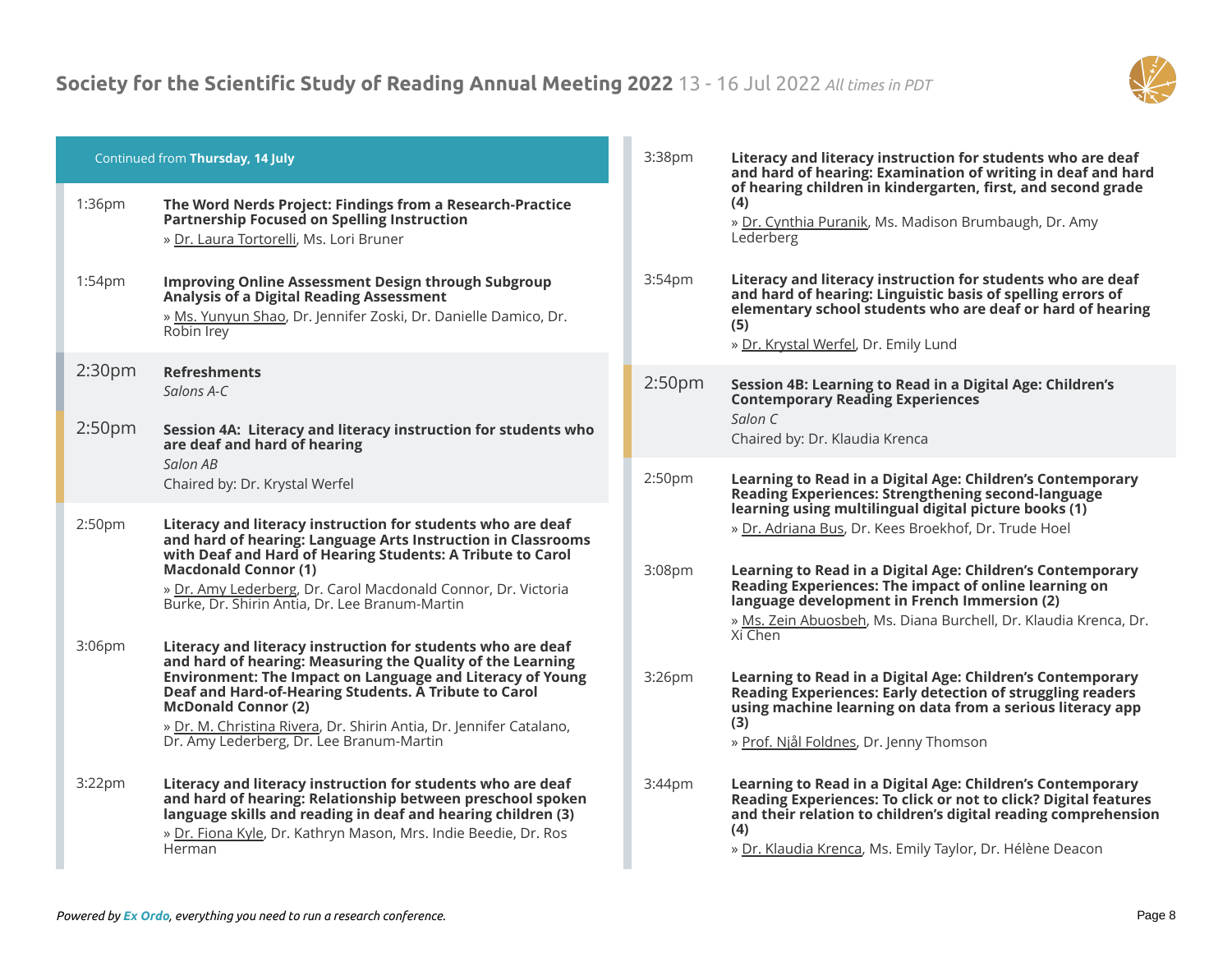

| Continued from Thursday, 14 July |                                                                                                                                                                                                          | 2:50pm                    | Co-development among Reading, Executive Function, and<br>Behavioral Regulation Skills? Latent Curve Modelling with                                                                                                                                                                                                  |
|----------------------------------|----------------------------------------------------------------------------------------------------------------------------------------------------------------------------------------------------------|---------------------------|---------------------------------------------------------------------------------------------------------------------------------------------------------------------------------------------------------------------------------------------------------------------------------------------------------------------|
| 4:02 <sub>pm</sub>               | Learning to Read in a Digital Age: Children's Contemporary<br><b>Reading Experiences: Discussant (5)</b><br>» Dr. Adriana Bus                                                                            | 3:08pm                    | <b>Structured Residuals</b><br>» Dr. Peng Peng                                                                                                                                                                                                                                                                      |
| 2:50 <sub>pm</sub>               | <b>Session 4C: Word Reading and Sentence Repetition</b><br>Salon D<br>Chaired by: Dr. Ola Ghawi-Dakwar                                                                                                   |                           | The Structure of Reading Comprehension in 6th Grade<br><b>Spanish-English and Monolingual English-Speaking Students:</b><br>The Quandary of Fit<br>» Dr. Shelley Gray, Dr. Marilyn Thompson, Dr. Rob Davies, Dr.<br>Margeaux Ciraolo, Dr. Jinxiang Hu, Prof. Kate Cain, Dr. Adelaida<br>Restrepo, Dr. Mindy Bridges |
| 2:50 <sub>pm</sub>               | <b>Validating DIBELS 8th Edition: First Sound Isolation</b><br>» Ms. Cayla Lussier, Mr. John Gallo, Dr. Gina Biancarosa, Dr.<br>Patrick Kennedy                                                          | 3:26 <sub>pm</sub>        | What explains the relation between word reading and<br>listening comprehension?<br>» Dr. Young-Suk Kim                                                                                                                                                                                                              |
| 3:08 <sub>pm</sub>               | <b>Validating DIBELS 8th Edition: Encoding</b><br>» Mr. John Gallo, Ms. Cayla Lussier, Dr. Gina Biancarosa, Dr.<br>Patrick Kennedy                                                                       | 3:44pm                    | <b>Examining the Impact of Working Memory and Mind</b><br><b>Wandering While Reading</b>                                                                                                                                                                                                                            |
| 3:26pm                           | The Role of Statistical Learning in Preparing Prereaders to<br><b>Acquire the Alphabetic Code</b><br>» Ms. Teng Guo, Dr. Samantha Ruvoletto, Prof. Daniel Zagar                                          |                           | » Dr. Amanda Miller, Ms. Giulia Aimale, Mr. Alec Mygatt, Ms.<br>Madison Preuss, Ms. Minh Thy Nguyen                                                                                                                                                                                                                 |
| 3:44 <sub>pm</sub>               | Using the Syllabic Ambiguity to Explore the Influence of<br><b>Orthographic Redundancy on Syllable Awareness</b><br>» Dr. Samantha Ruvoletto, Ms. Teng Guo, Dr. Katarina Bartkova,<br>Prof. Daniel Zagar | 4:02pm                    | The effectiveness of integrating executive functions within a<br>diglossia-centered language-literacy intervention in<br>enhancing executive functions in Arabic-speaking<br>kindergarteners<br>» Ms. Lina Haj, Dr. Ola Ghawi-Dakwar, Prof. Rachel Schiff, Prof.<br>Elinor Saiegh-Haddad                            |
| 4:02pm                           | The role of language and memory skills in sentence<br>repetition in Arabic diglossia<br>» Dr. Ola Ghawi-Dakwar, Prof. Rachel Schiff, Prof. Elinor Saiegh-<br>Haddad                                      | 4:20 <sub>pm</sub><br>5pm | <b>Business Meeting</b><br>Salon D<br><b>Remembering Carol Connor</b>                                                                                                                                                                                                                                               |
| 2:50 <sub>pm</sub>               | <b>Session 4D: Executive Function &amp; Reading</b><br>Salon FF<br>Chaired by: Dr. Shelley Gray                                                                                                          |                           | Salon D                                                                                                                                                                                                                                                                                                             |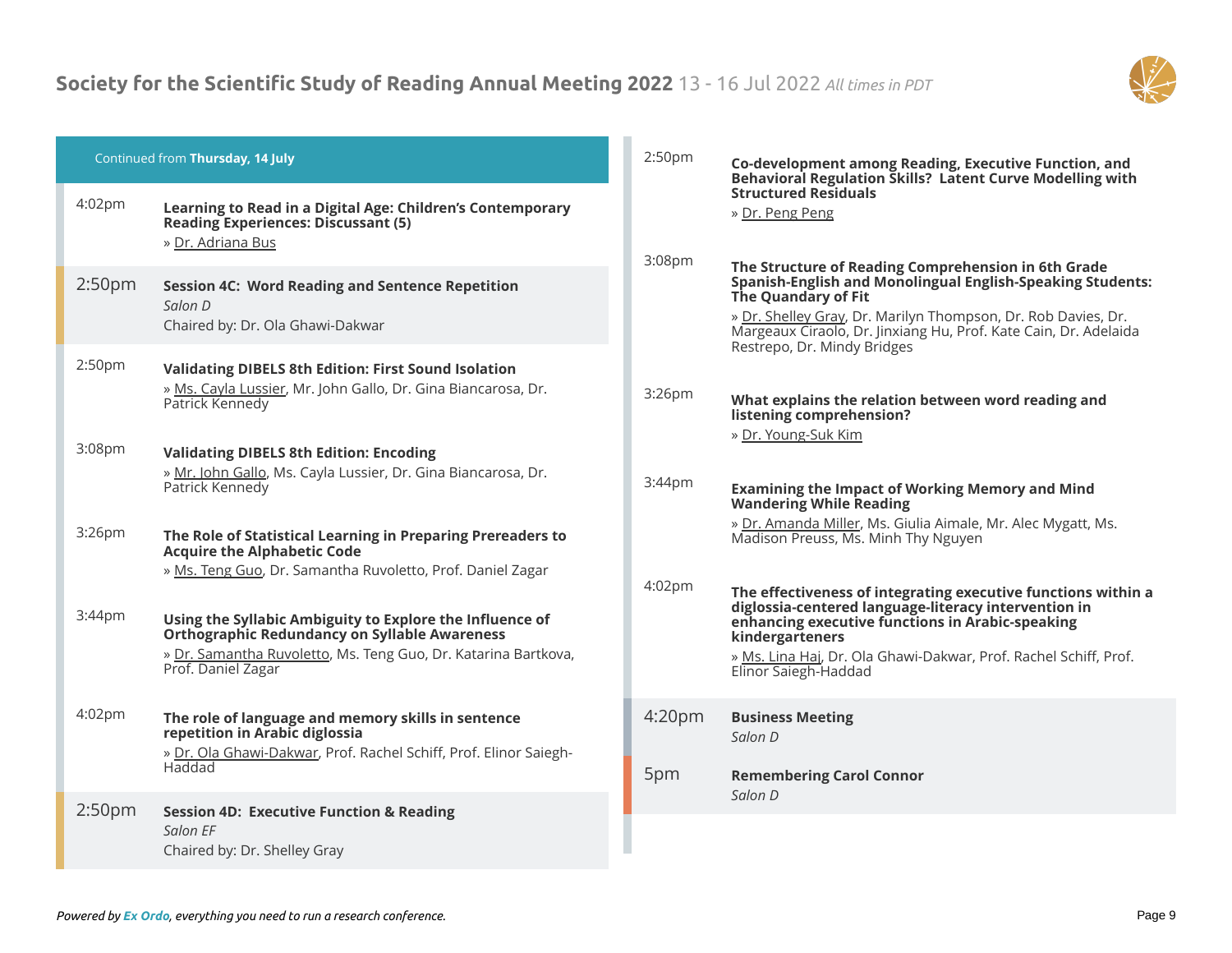

|                  | Friday, 15 July                                                                                                                                                                                                                                                                                                                                                                                                                   | 8:30am           | Examining writing assessment and intervention across ages<br>and contexts: A refined preschool early writing coding rubric:<br>Attention to transcription and composing skills (1)                                                                                                                                                                                                                                                                                           |
|------------------|-----------------------------------------------------------------------------------------------------------------------------------------------------------------------------------------------------------------------------------------------------------------------------------------------------------------------------------------------------------------------------------------------------------------------------------|------------------|------------------------------------------------------------------------------------------------------------------------------------------------------------------------------------------------------------------------------------------------------------------------------------------------------------------------------------------------------------------------------------------------------------------------------------------------------------------------------|
| 7:30am<br>8:30am | <b>Breakfast 7:30-8:30</b><br>Rivera Foyer<br>Session 5A: Improving Reading and Content-Area Learning for<br><b>English Learners</b><br>Salon AB<br>Chaired by: Dr. Philip Capin                                                                                                                                                                                                                                                  | 8:48am           | » Ms. Xiao Zhang, Dr. Gary Bingham, Dr. Hope Gerde<br>Examining writing assessment and intervention across ages<br>and contexts: Predicting Spanish-speaking preschoolers'<br>performance on a closed-ended writing task (2)<br>» Dr. Marc Goodrich, Dr. Hope Gerde, Dr. Katherine Strasser, Dr.<br>Gary Bingham                                                                                                                                                             |
| 8:30am<br>8:48am | <b>Improving Reading and Content-Area Learning for English</b><br><b>Learners: The Reading Profiles of Late Elementary English</b><br>Learners With and Without Reading Difficulties (Paper 1)<br>» Dr. Jeremy Miciak<br><b>Improving Reading and Content-Area Learning for English</b><br>Learners: An Extensive Reading Intervention for Spanish-<br><b>English Speakers With Significant Reading Difficulties (Paper</b><br>2) | 9:06am<br>9:24am | Examining writing assessment and intervention across ages<br>and contexts: Examining Writing Assessment and Data-<br><b>Driven Decision Making Practices of Kindergarten Through</b><br><b>Second Grade Educators (3)</b><br>» Dr. Meaghan McKenna, Dr. Hope Gerde, Dr. Nicolette Grasley-<br>Boy<br>Examining writing assessment and intervention across ages<br>and contexts: Whose Rubric Scores Predict State Writing                                                    |
| 9:06am<br>9:24am | » Dr. Sharon Vaughn<br><b>Improving Reading and Content-Area Learning for English</b><br>Learners: Evaluating the Efficacy of a Narrative Language<br><b>Intervention for English Leaners (Paper 3)</b><br>» Dr. Philip Capin<br><b>Improving Reading and Content-Area Learning for English</b><br>Learners: Developing Social Studies Knowledge and Literacy<br>Among Middle School English Learners (Paper 4)                   | 9:42am           | <b>Assessment Results?: A Comparison of Teachers,</b><br><b>Researchers, and Electronic Scoring Systems (4)</b><br>» Dr. Deborah Reed<br>Examining writing assessment and intervention across ages<br>and contexts: Integrated writing instruction using teacher-<br>led and computer instruction: A randomized controlled<br>efficacy trial (5)<br>» Dr. Debra McKeown, Dr. Julie Owens, Dr. Kausalai (Kay)<br>Wijekumar, Dr. Puiwa Lei, Dr. Karen Harris, Dr. Steve Graham |
| 9:42am           | » Dr. Letty Martinez<br><b>Improving Reading and Content-Area Learning for English</b><br>Learners: Discussant (Paper 5)<br>» Dr. David Francis                                                                                                                                                                                                                                                                                   | 8:30am           | <b>Session 5C Reading Comprehension: Component Skills,</b><br><b>Processes, and Instruction</b><br>Salon D<br>Chaired by: Dr. Anne Helder                                                                                                                                                                                                                                                                                                                                    |
| 8:30am           | Session 5B: Examining writing assessment and intervention<br>across ages and contexts<br>Salon C<br>Chaired by: Dr. Margaret Quinn                                                                                                                                                                                                                                                                                                | 8:30am           | The impact of domain-specific vocabulary knowledge on<br>reading comprehension and the various vocabulary practices<br>of teachers<br>» Mr. Douglas Mosher, Ms. Mary Burkhauser, Dr. James Kim                                                                                                                                                                                                                                                                               |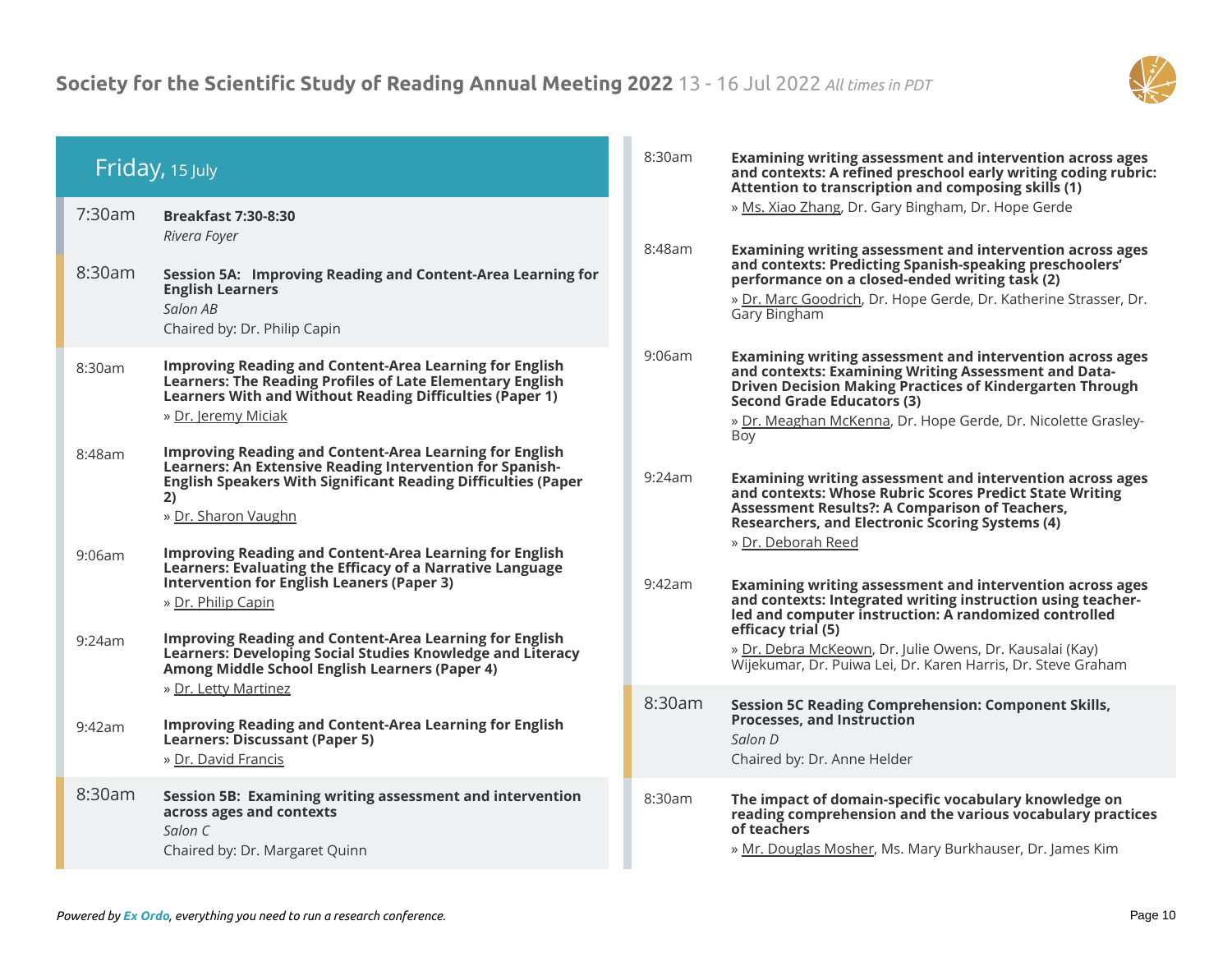

|                  | Continued from Friday, 15 July                                                                                                                                                                                                                                                                                                                                          | 9:24am          | Supporting orthographic learning for reading development in<br>young Chinese language learners: A one-year intervention                                                                                                                                                                                                        |
|------------------|-------------------------------------------------------------------------------------------------------------------------------------------------------------------------------------------------------------------------------------------------------------------------------------------------------------------------------------------------------------------------|-----------------|--------------------------------------------------------------------------------------------------------------------------------------------------------------------------------------------------------------------------------------------------------------------------------------------------------------------------------|
| 8:48am<br>9:06am | Structure building versus word-to-text integration at<br>sentence beginnings<br>» Dr. Anne Helder, Ms. Weigi Wang, Dr. Charles Perfetti<br><b>Overcoming Comprehension Failure: A Metacognitive</b>                                                                                                                                                                     | 9:42am          | study<br>» Dr. Yu Ka Wong<br>Leer+: Improving students' reading comprehension and<br>vocabulary with an online reading platform.<br>» Dr. Carolina Melo, Dr. Pelusa Orellana                                                                                                                                                   |
| 9:24am<br>9:42am | Perspective for the Allocation of Reading Time<br>» Mr. Kole Norberg, Dr. Scott Fraundorf<br>How Students' Component Reading Skills Impact the Benefits<br>of Text-to-Speech on Reading Comprehension Performance?<br>» Dr. Sarah Wood, Dr. Jennifer Keelor<br>Reading Strategy Programs and their Effects on Teachers'                                                 | 10am<br>10:20am | <b>Refreshments</b><br>Rivera Foyer<br>Session 6A: Reading motivation and reading competence; the<br>role of individual and environmental factors<br>Salon AB                                                                                                                                                                  |
| 8:30am           | <b>Instruction and Students' Comprehension in Secondary</b><br><b>Schools</b><br>» Prof. Joerg Jost, Prof. Anke Schmitz, Dr. Fabiana Karstens, Prof.<br>Elmar Souvignier<br><b>Session 5D Reading Instruction in Diverse Modes and Contexts</b><br>Salon EF                                                                                                             | 10:20am         | Chaired by: Dr. Roel van Steensel<br>Reading motivation and reading competence; the role of<br>individual and environmental factors: Gender differences in<br>longitudinal relationships between intrinsic reading<br>motivation and reading competence (1)<br>» Dr. Ai Miyamoto                                               |
| 8:30am           | Chaired by: Dr. James Kim<br>A sustainable literacy tutoring program for children in foster<br>care: Year three<br>» Dr. Mark Lauterbach, Dr. Ginny Dembek                                                                                                                                                                                                              | 10:38am         | Reading motivation and reading competence; the role of<br>individual and environmental factors; Affirming and<br>undermining motivations and adolescent reading<br>comprehension; effects of teacher behaviors (2)<br>» Mr. Paul de Maat, Dr. Roel van Steensel                                                                |
| 8:48am<br>9:06am | Teacher scaffolding to promote literacy for diverse students<br>in K-2 Tier 2 intervention<br>» Ms. Kristin Keane, Dr. Karen Taylor, Dr. Rebecca Silverman<br>Bridging the Science of Reading Research and Practice                                                                                                                                                     | 10:56am         | Reading motivation and reading competence; the role of<br>individual and environmental factors: The contribution of<br>reading motivation and behavior to adolescent reading<br>comprehension and promoting reading motivation in<br>vocational education (3)<br>» Prof. Hilde Van Keer, Dr. Kim Van Ammel, Prof. Koen Aesaert |
|                  | Through Structured Teacher Adaptations to an Online<br><b>Science Content Literacy Intervention for Third-Grade</b><br><b>Students: A Classroom-Level Randomized Trial</b><br>» Dr. James Kim, Dr. Mary Burkhauser, Dr. Ethan Scherer, Mr.<br>Douglas Mosher, Mr. Joshua Gilbert, Dr. Jackie Eunjung Relyea,<br>Ms. Zhongyu Wei, Ms. Ruth Newhouse, Mr. Yaacov Petscher | 11:14am         | Reading motivation and reading competence; the role of<br>individual and environmental factors: Parent support of<br>reading motivation; effects in different age groups (4)<br>» Dr. Roel van Steensel, Dr. Joran Jongerling                                                                                                  |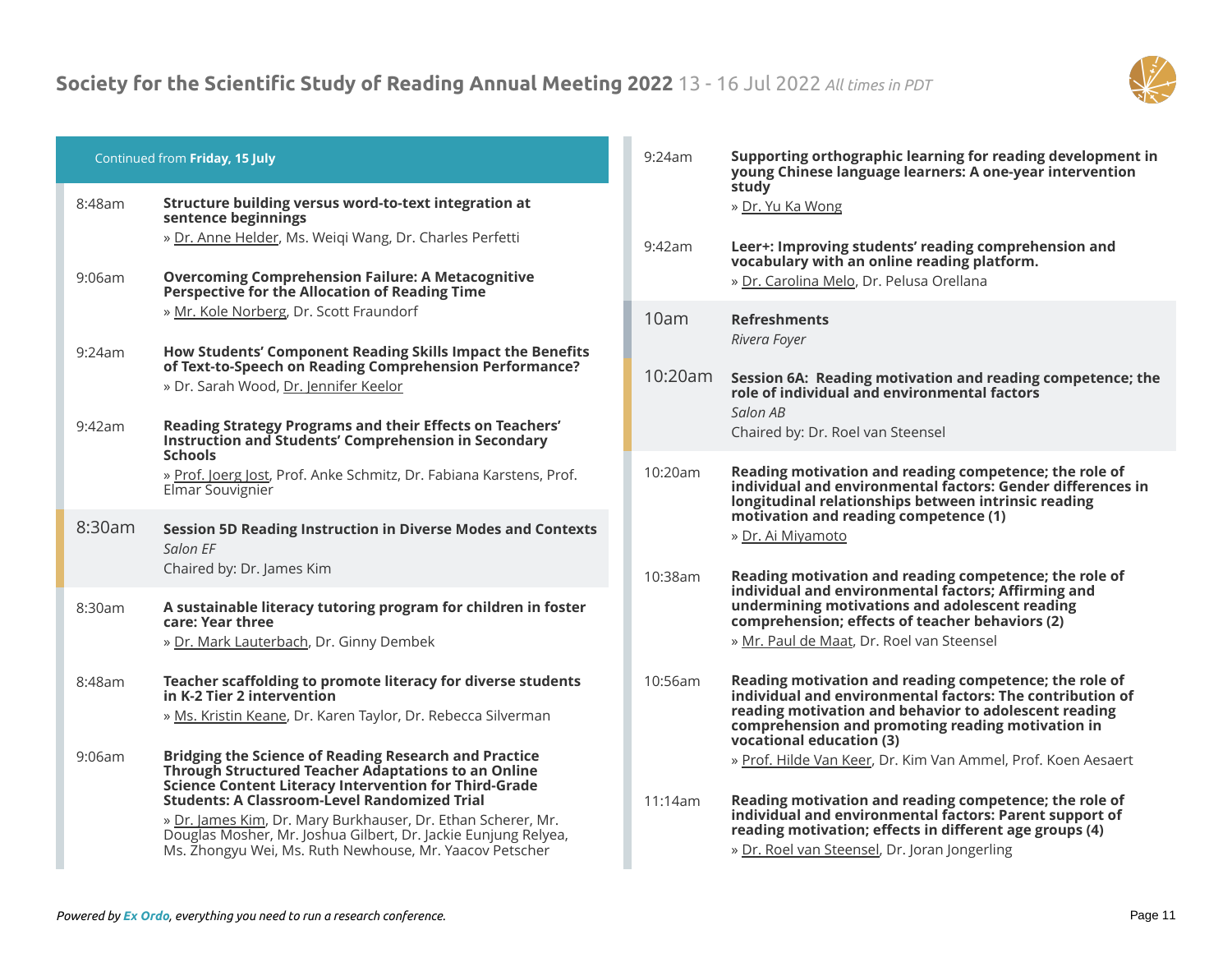

| Continued from Friday, 15 July |                                                                                                                                                                                                                                               | 10:20am | A Meta-analysis of Morphological Awareness Deficits in<br>Developmental Dyslexia                                                                                                                                                                                                                        |
|--------------------------------|-----------------------------------------------------------------------------------------------------------------------------------------------------------------------------------------------------------------------------------------------|---------|---------------------------------------------------------------------------------------------------------------------------------------------------------------------------------------------------------------------------------------------------------------------------------------------------------|
| 11:32am                        | Reading motivation and reading competence; the role of<br>individual and environmental factors: Discussant (5)<br>» Dr. Jan Frijters                                                                                                          |         | » Mrs. Dalia Martinez, Dr. George Georgiou, Dr. Ana Paula Alves<br>Vieira, Dr. Kyriaki Rothou, Dr. John Kirby, Mrs. Andrea Antoniuk,<br>Dr. Guo Kan                                                                                                                                                     |
| 10:20am                        | Session 6B: Dialects, differences, and multilingualism<br>Salon C<br>Chaired by: Dr. Lee Branum-Martin                                                                                                                                        | 10:38am | Effectiveness of systematic morphological instruction for<br>students with dyslexia: Evidence from latent regression<br>analysis<br>» Mr. Bowen Wang, Dr. Robin Irey, Dr. Christa Watson, Dr. Anne E.<br>Cunningham, Dr. Maria Luisa Gorno-Tempini, Ms. Melissa Brown,                                  |
| 10:20am                        | Dialects, differences, and multilingualism: Distinct<br>contributors to bidialectal and bilingual text processing and<br>comprehension (1)<br>» Dr. Sibylla Leon Guerrero                                                                     | 10:56am | Ms. Erica Gutmann, Ms. Sarah Fox, Ms. Mieke Voges<br>Effectiveness of derivational morphology training on literacy<br>skills of school-aged French-speaking dyslexic children.<br>» Ms. Estelle Ardanouy, Dr. Hélène Delage, Prof. Pascal Zesiger                                                       |
| 10:38am                        | Dialects, differences, and multilingualism: Developmental<br>changes in language proficiency of bilingual children during<br>the academic year and summer (2)<br>» Dr. Yusra Ahmed, Dr. David Francis, Dr. Shiva Khalaf, Dr. Jeremy<br>Miciak | 11:14am | <b>Effects of Morphological Analysis and Morpho-phonemic</b><br>Analysis on Academic Vocabulary Learning in Spanish-English<br><b>Bilinguals</b><br>» Dr. Jie Zhang, Ms. Zhenjie Hou, Ms. Lana Kharabi-Yamato, Dr.<br>Stephen Winton, Ms. Azizah Iluore, Ms. Grace Lee, Ms. Huan<br>Zhang, Ms. Rosa Nam |
| 10:56am                        | Dialects, differences, and multilingualism: Morphological<br>knowledge of African American English-speaking children (3)<br>» Dr. Ryan Lee-James, Dr. Lee Branum-Martin, Dr. Julie<br>Washington                                              | 11:32am | A meta-analysis on effective methods of preparation for<br>preservice elementary school teachers to teach reading<br>» Mrs. Rhonda Raines, Ms. Jenny Todd, Dr. Nicole Patton-Terry                                                                                                                      |
| 11:14am                        | Dialects, differences, and multilingualism: DELV-ing into the<br>psychometrics of dialect (4)<br>» Dr. Lee Branum-Martin, Dr. Julie Washington, Dr. Katherine<br>Rhodes                                                                       | 10:20am | Session 6D: Teacher Beliefs, Development, and Coaching<br>Salon EF<br>Chaired by: Dr. Michael Mesa                                                                                                                                                                                                      |
| 11:32am                        | Dialects, differences, and multilingualism: Discussant (5)<br>» Dr. Julie Washington                                                                                                                                                          | 10:20am | <b>Describing Elementary Teachers' Text Use and Predicting</b><br><b>Access to Content</b><br>» Dr. Yi Shang, Dr. Daniel Reynolds                                                                                                                                                                       |
| 10:20am                        | <b>Session 6C: Morphological Awareness Intervention &amp; Preservice</b><br><b>Teacher Preparation</b><br>Salon D<br>Chaired by: Dr. Jie Zhang                                                                                                | 10:35am | <b>Investigating Teachers' Beliefs and Practices for Identifying</b><br><b>Focus Words in 3rd-grade Disciplinary Reading Passages</b><br>» Dr. Susan Chambre, Mr. Jeff Elmore                                                                                                                           |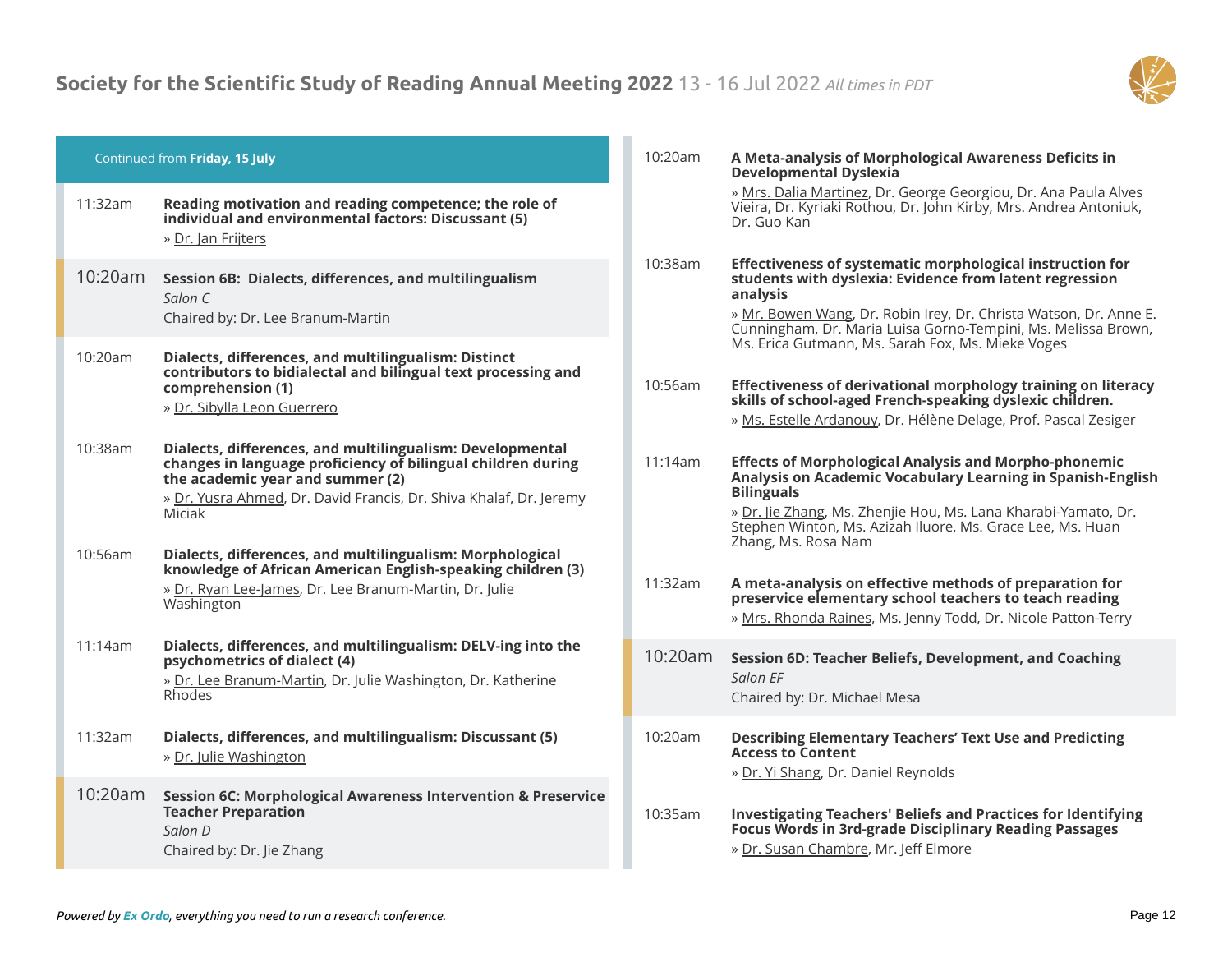

# Continued from **Friday, 15 July**

| 10:50am | <b>Confidence and Competence for Evidence-Based Reading</b><br><b>Instruction Among Teachers of Students with Visual</b><br><b>Impairments</b><br>» Dr. Nosheen Gul, Prof. Lindsay Harris                                   |
|---------|-----------------------------------------------------------------------------------------------------------------------------------------------------------------------------------------------------------------------------|
| 11:05am | <b>Relation Between Two Types of Teacher Training and Student</b><br><b>Outcomes within a Literacy Intervention</b><br>» Dr. Michael Mesa, Dr. Beth M. Phillips, Dr. Pamela Burris, Ms.<br>Youngmin Oh, Ms. Lexi Bandemer   |
| 11:20am | The Development and Use of a Coaching Observation Tool to<br><b>Examine Coaching Behaviors</b><br>» Dr. Kristen Beach, Dr. Ann Jolly                                                                                        |
| 11:50am | Lunch                                                                                                                                                                                                                       |
| 11:50am | <b>Poster Session 2</b><br>Rivera Lawn                                                                                                                                                                                      |
|         | Black-White Differences in Vocabulary Skills Growth During a<br><b>Year-Long Reading Intervention</b><br>» Mrs. Cynthia Norris, Dr. Sara Hart, Dr. LaTasha Holden                                                           |
|         | Predictors of science and social studies vocabulary word<br>learning in Spanish-English learning students<br>» Dr. Genesis Arizmendi, Dr. Doris Baker                                                                       |
|         | The use of age of acquisition for vocabulary learning through<br>interactive book reading<br>» Mrs. Silke Vanparys, Prof. Hilde Van Keer                                                                                    |
|         | The Effects of Practice-Based Coaching on the<br><b>Implementation of Shared Book Reading Strategies for</b><br>Paraeducators and Speech-Language Pathology Assistants<br><b>Working with Children with Language Delays</b> |
|         | » Mrs. Anne Reed, Mrs. Rebecca Summy, Dr. Kelly Farquharson,                                                                                                                                                                |

# **Expanding the Perspective on the Contribution of Emotion Vocabulary to Reading Comprehension Processes**

» Dr. Tami Sabag-Shushan, Prof. Tami Katzir

# **The use and impact of vocabulary scaffolding features in a gamified digital reading supplement for children: Insights from a big data approach**

» Ms. Laura Diprossimo, Dr. Anastasia Ushakova, Dr. Jennifer Zoski, Dr. Harrison Gamble, Dr. Robin Irey, Prof. Kate Cain

# **Exploring Profiles of Cultural Capital and the Relation to Fifth Grade Students Reading Achievements**

» Ms. Sisi Dong

# **Do Orthographic Skills Facilitate Word Learning When Text is Not Present?**

» Ms. Taylor J. Bryant, Dr. Dawna Duff, Dr. Bethany A. Bell, Dr. Suzanne Adlof

# **A specific serial order learning deficit as a causal explanation for dyslexia? Examining the role of general and within-task confounding variables**

» Prof. Wim Van den Broeck, Dr. Eva Staels

# **Word Reading and Attention-Deficit/Hyperactivity Disorder in Children With and Without Language Impairment**

» Ms. Norma Hancock, Prof. Sean Redmond, Dr. Annie Fox, Dr. Andrea Ash, Prof. Tiffany Hogan

# **A Systematic Review on Quality Indicators of Randomized Control Trial Reading Fluency Intervention Studies**

» Ms. Sandra Romero, Dr. George Georgiou, Ms. Nithya Naveenkumar, Dr. Ana Paula Alves Vieira, Dr. Rauno Parrila

# **Linking usage of Amplify Reading to growth in DIBELS**

» Dr. Yukie Toyama, Dr. Robin Irey, Dr. Rebecca Silverman, Dr. Gina Biancarosa, Dr. Patrick Kennedy, Dr. Jennifer Zoski, Dr. Danielle Damico, Dr. Bruce McCandliss, Prof. Kate Cain, Dr. Harrison Gamble, Dr. Stephen Newton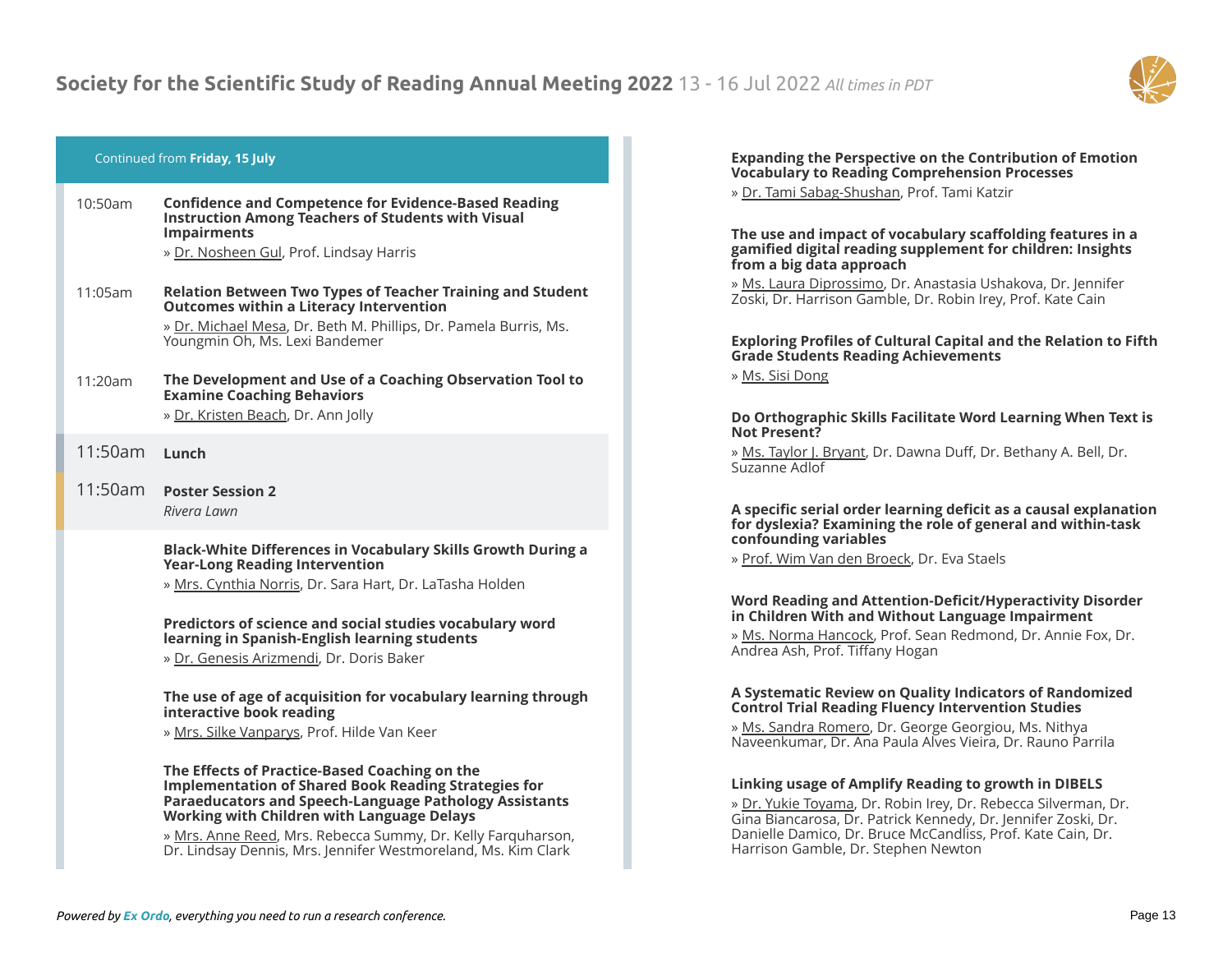

# Continued from **Friday, 15 July**

#### **Exploring Variability in Growth Rates and Passages for Bilingual Second Grade Students**

» Ms. Nancy Le, Dr. Doris Baker, Dr. Deni Basaraba, Ms. Marlen Collazo

**Comparing Reading Profiles of First-Grade Students with Autism and First-Grade Students with Specific Language Impairment**

» Dr. Alyssa Henry, Mr. Jeffrey Shero, Dr. Carlin Conner, Dr. Emily Solari, Dr. Sara Hart

#### **The Relationship between Oral Reading Fluency and Reading Comprehension in Children who are Deaf and Hard of Hearing**

» Ms. Marren Brooks, Dr. Krystal Werfel

# **Examining the reading achievement gap between multilingual and monolingual elementary students**

» Ms. Lauren Thayer, Dr. Marc Goodrich, Dr. Natalie Koziol

# **Performance patterns in literacy in adults with DLD**

» Ms. Pauline Prat, Dr. Hélène Delage

# **The relation between reading fluency and reading comprehension: A meta-analysis**

» Ms. Molly Leachman, Ms. Alissa Wolters, Dr. Young-Suk Kim

# **Meta-Analysis of Word Reading Intervention for High School Students**

» Ms. Kimberly McFadden

#### **"Science Of Reading" Beyond The 5 Pillars Of Instruction: Operating Principles For Linking Reading Research And Educational Practice**

» Dr. Mark S. Seidenberg, Ms. Margaret Goldberg

#### **Examining change in practicing teachers' knowledge of instructional practices to teach foundational reading skills after participating in a professional learning community**

» Ms. Coretta Doss, Ms. Monique Harris, Mrs. Rebecca Summy, Prof. Lakeisha Johnson, Dr. Latara Osborne-Lampkin, Dr. Callie Little, Dr. Nicole Patton-Terry

# **Performance Feedback to Increase Preservice Teachers' Use of Evidence-Based Practices During a Reading Intervention Practicum**

» Dr. Valentina Contesse, Dr. Holly Lane

# **Exploring the relations between drivers of teachers' implementation of evidence-based reading practices for teaching foundational reading skills**

» Ms. Monique Harris, Ms. Coretta Doss, Mrs. Rebecca Summy, Dr. Latara Osborne-Lampkin, Dr. Callie Little, Dr. Nicole Patton-Terry

# **Emergent literacy beliefs and practices of Brazilian early childhood teachers**

» Dr. Aline Pereira, Dr. Rosângela Gabriel

# **A systematic review of emergent literacy coaches' backgrounds, preparation, and organizational roles**

» Dr. Rachel E. Schachter, Dr. Lisa Knoche

# **Relations of Children's Morphological Knowledge to Reading Outcomes: A Meta-Analytic Structural Equation Modeling Study**

» Ms. Gal Kaldes, Dr. Elizabeth Tighe, Dr. Marcia Davidson, Ms. Roula Aldib, Ms. Christina Doan

# **Designing a Morphology Intervention for Struggling Adult Readers**

» Dr. Marcia Davidson, Dr. Elizabeth Tighe, Dr. Gal Kaldes

# **First language loss and maintenance in adolescents and young adults from immigrant backgrounds**

» Ms. Wanxin Li, Dr. Alexandra Gottardo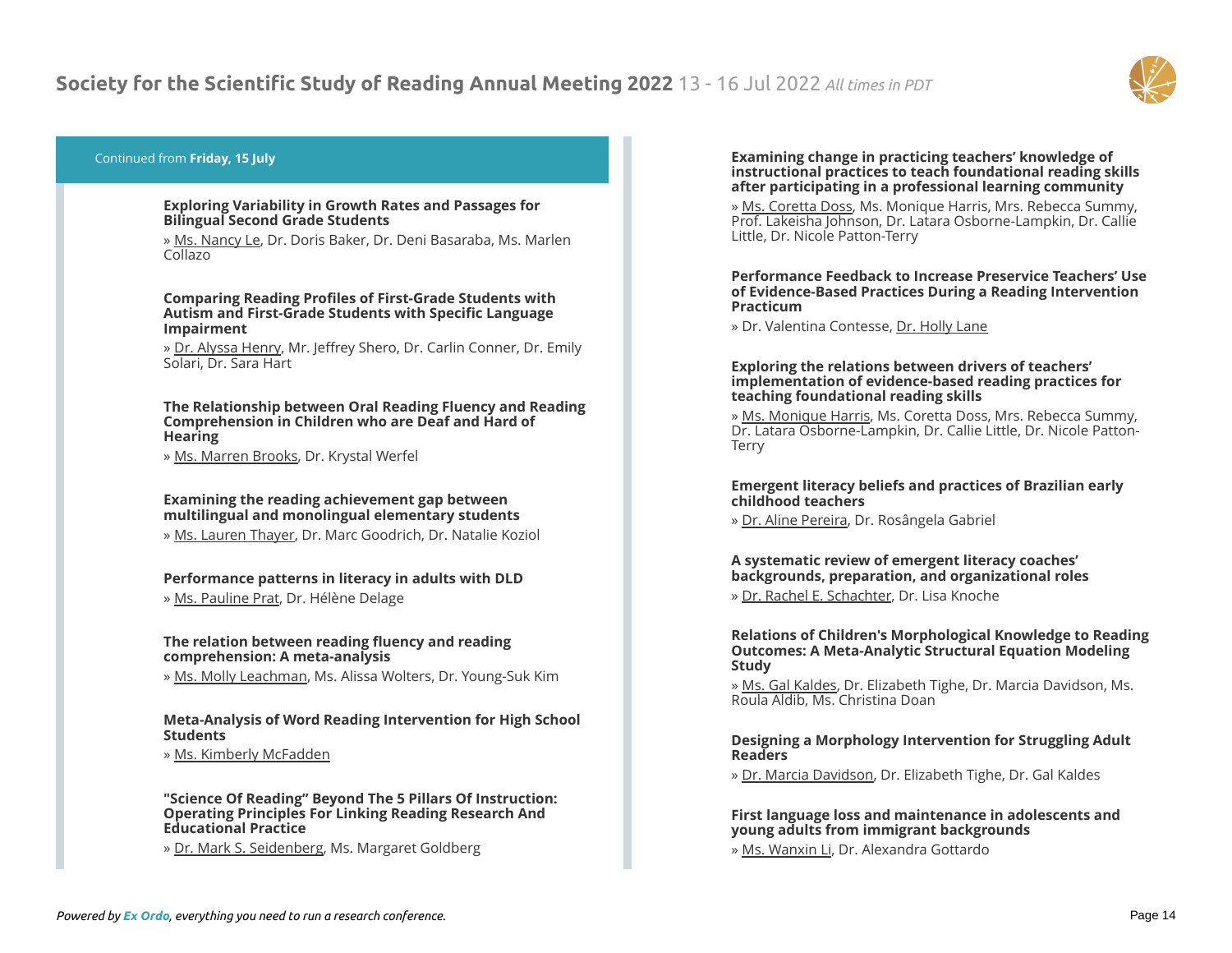

| Continued from Friday, 15 July |                                                                                                                                                                                                                                                                 | 1pm                | <b>School Psychologists' Knowledge of Dyslexia</b><br>» Mrs. Tiffany Peltier                                                                                                                                                 |
|--------------------------------|-----------------------------------------------------------------------------------------------------------------------------------------------------------------------------------------------------------------------------------------------------------------|--------------------|------------------------------------------------------------------------------------------------------------------------------------------------------------------------------------------------------------------------------|
| 1pm                            | Session 7A: Examining Set for Variability in Word Reading and<br><b>Spelling</b><br>Salon AB<br>Chaired by: Ms. Valeria Rigobon                                                                                                                                 | $1:18$ pm          | Development and Initial Validity of a Teacher-Reported<br>Dyslexia Referral Checklist for Kindergarteners<br>» Dr. Michael Assel, Dr. April Crawford, Dr. Gloria Yeomans, Dr.<br>Tricia Zucker                               |
| 1pm                            | <b>Examining Set for Variability in Word Reading and Spelling:</b><br>An Introduction (1)<br>» Dr. Laura Steacy, Ms. Ashley Edwards, Ms. Nancy Marencin, Dr.<br>Nuria Gutierrez, Dr. Jay Rueckl, Dr. Noam Siegelman, Ms. Valeria<br>Rigobon, Dr. Donald Compton | 1:36pm             | <b>Teachers' Knowledge and Perceptions of Late Emerging</b><br><b>Reading Disabilities</b><br>» Ms. Chastine Lamoureux, Dr. Deanna Friesen                                                                                   |
| 1:18pm                         | <b>Examining Set for Variability in Word Reading and Spelling:</b><br>The Importance of SfV in Word Reading Under Conditions<br>that May Lead to Partial Decoding (2)<br>» Ms. Ashley Edwards, Ms. Valeria Rigobon, Dr. Laura Steacy, Dr.                       | 1:54pm             | Teacher educators' knowledge of English spelling: Is it<br>sufficient?<br>» Dr. Amanda Lindner, Dr. Emily Binks-Cantrell, Dr. Ramona<br>Pittman, Dr. Malt Joshi, Dr. Shuai Zhang                                             |
| 1:36pm                         | Noam Siegelman, Dr. Jay Rueckl, Dr. Donald Compton<br><b>Examining Set for Variability in Word Reading and Spelling:</b>                                                                                                                                        | 2:12 <sub>pm</sub> | Digital literacy: how reading disabilities affect online learning<br>» Dr. Sunjung Thao, Dr. Amy Thompson, Ms. Alexis Johnson, Dr.<br>Nami Bang                                                                              |
|                                | SfV as a General and Item-level predictor of Reading and<br><b>Spelling Performance (3)</b><br>» Dr. Nuria Gutierrez, Ms. Valeria Rigobon, Ms. Nancy Marencin,<br>Dr. Laura Steacy, Dr. Donald Compton                                                          | 1pm                | Session 7D: Motivation, Eye-Tracking, and ORF<br>Salon FF<br>Chaired by: Dr. Joe Nese                                                                                                                                        |
| 1:54pm                         | <b>Examining Set for Variability in Word Reading and Spelling: Is</b><br>SfV a purely phonological measure? (4)<br>» Ms. Valeria Rigobon, Ms. Ashley Edwards, Dr. Laura Steacy, Dr.<br>Donald Compton                                                           | 1pm                | Examining changes in student-reported reading motivation<br>and emotional engagement and early reading skills<br>» Dr. Kimberley Tsujimoto, Dr. Jan Frijters, Dr. Rhonda<br>Martinussen, Dr. André Plamondon                 |
| 2:12 <sub>pm</sub>             | <b>Examining Set for Variability in Word Reading and Spelling:</b><br>Exploring the Impact of Set for Variability in Reading<br>Instruction (5)<br>» Ms. Nancy Marencin, Dr. Donald Compton, Dr. Laura Steacy, Ms.<br>Ashley Edwards, Ms. Valeria Rigobon       | $1:18$ pm          | Vocational students' reading motivation profiles and the<br>relationship with reading comprehension<br>» Ms. Eline Decraene, Dr. Amélie Rogiers, Mrs. Soetkin Werbrouck,<br>Prof. Hilde Van Keer                             |
| 1pm                            | <b>Session 7C Dyslexia: Teachers' Roles and Online Learning</b><br>Salon D<br>Chaired by: Dr. Michael Assel                                                                                                                                                     | 1:36pm             | Mind Maps: Processed as Intuitively as Thought?<br><b>Investigating Late Elementary Students' Eye-tracked Visual</b><br><b>Behavior Patterns In-depth</b><br>» Dr. emmelien merchie, Dr. Sofie Heirweg, Prof. Hilde Van Keer |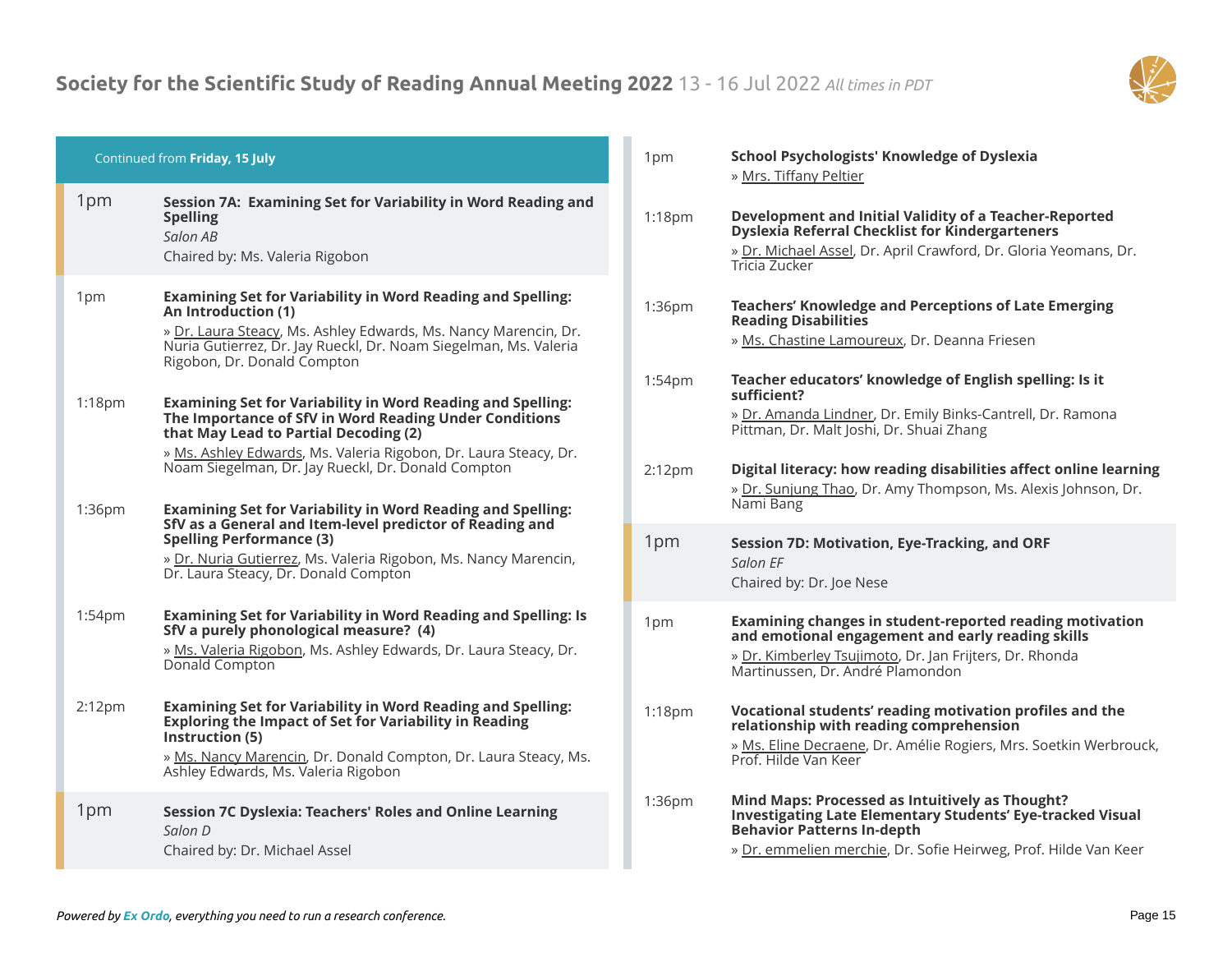

| Continued from Friday, 15 July |                                                                                                                                                                                                                                                                                                                                                      | 3:24 <sub>pm</sub> | Connecting reading research and practice: identifying need<br>and implementing interventions: Researcher-practitioner                                                                                                                                                                                                                                                                                                    |  |
|--------------------------------|------------------------------------------------------------------------------------------------------------------------------------------------------------------------------------------------------------------------------------------------------------------------------------------------------------------------------------------------------|--------------------|--------------------------------------------------------------------------------------------------------------------------------------------------------------------------------------------------------------------------------------------------------------------------------------------------------------------------------------------------------------------------------------------------------------------------|--|
| 1:54pm<br>2:12 <sub>pm</sub>   | A Summary of An Effort to Improve the Practical and<br><b>Psychometric Properties of Traditional Oral Reading Fluency</b><br><b>Assessment</b><br>» Dr. Joe Nese                                                                                                                                                                                     | 3:42pm             | partnerships and in-school laboratories facilitate<br>translational research in reading (4)<br>» Dr. Dan Kleinman, Dr. Nicole Landi, Ms. Nikole Parrilla, Prof. Ken<br>Pugh, Prof. Fumiko Hoeft<br>Connecting reading research and practice: identifying need<br>and implementing interventions: Discussant<br>» Prof. Tiffany Hogan                                                                                     |  |
|                                | Reading Fiction and Reading Minds in Early Adolescence: A<br><b>Longitudinal Study</b><br>» Dr. Sanne van der Kleij, Prof. Ian Apperly, Dr. Laura Shapiro, Dr.<br>Jessie Ricketts, Dr. Rory Devine                                                                                                                                                   | 2:30 <sub>pm</sub> | Session 8B: The ups and downs of reading: Prosodic sensitivity<br>and reading in different languages and contexts<br>Salon C<br>Chaired by: Dr. Hélène Deacon                                                                                                                                                                                                                                                            |  |
| 2:30 <sub>pm</sub>             | Session 8A: Connecting reading research and practice:<br>identifying need and implementing interventions<br>Salon AB<br>Chaired by: Dr. Jessie Ricketts                                                                                                                                                                                              | 2:30 <sub>pm</sub> | The ups and downs of reading: Prosodic sensitivity and<br>reading in different languages and contexts: How levels of<br>prosody relate to reading in undergraduate students (Paper<br>1)                                                                                                                                                                                                                                 |  |
| 2:30pm                         | Connecting reading research and practice: identifying need<br>and implementing interventions: Leveraging researcher-<br>practitioner partnerships to implement school-based<br>screenings for reading disorders (1)<br>» Dr. Rouzana Komesidou, Ms. Melissa J Feller, Dr. Julie Wolter,<br>Ms. Mary G Rasner, Ms. Coille Putman, Prof. Tiffany Hogan | 2:48pm             | » Dr. Lesly Wade-Woolley<br>The ups and downs of reading: Prosodic sensitivity and<br>reading in different languages and contexts: Rhythm<br>matters: Prosodic sensitivity and reading ability in Grade 1<br><b>English students (Paper 2)</b><br>» Dr. Hélène Deacon, Ms. Alex Ryken, Dr. Lesly Wade-Woolley                                                                                                            |  |
| 2:48pm                         | Connecting reading research and practice: identifying need<br>and implementing interventions: The Love to Read project (2)<br>» Dr. Emily Oxley, Dr. Laura Shapiro, Dr. Jessie Ricketts, Dr. Sarah<br>McGeown                                                                                                                                        | 3:06pm             | The ups and downs of reading: Prosodic sensitivity and<br>reading in different languages and contexts: Prosodic<br>Sensitivity and Reading in English-French bilinguals (Paper 3)<br>» Ms. Krystina Raymond, Ms. Ru Huo, Ms. Diana Burchell, Dr.<br>Hélène Deacon, Dr. Jeffrey Steele, Dr. Xi (Becky) Chen                                                                                                               |  |
| 3:06pm                         | Connecting reading research and practice: identifying need<br>and implementing interventions: Sustainment of<br><b>Implementation of Data-Based Individualization in Reading:</b><br>Lessons from the New York City Department of Education (3)<br>» Dr. Devin Kearns, Dr. Melodee Walker, Mr. Jason Borges, Ms.<br>Meghan Duffy                     | 3:24pm             | The ups and downs of reading: Prosodic sensitivity and<br>reading in different languages and contexts: Prosodic<br><b>Reading Predicts Chinese and English Reading</b><br><b>Comprehension Development for English-Learning Cantonese</b><br>Children in Hong Kong (Paper 4)<br>» Prof. Xiuli Tong, Dr. Rachel Ka Ying Tsui, Ms. Nicole Sin Hang<br>Law, Mr. Leo Shing Chun Fung, Dr. Ming Ming Chiu, Prof. Kate<br>Cain |  |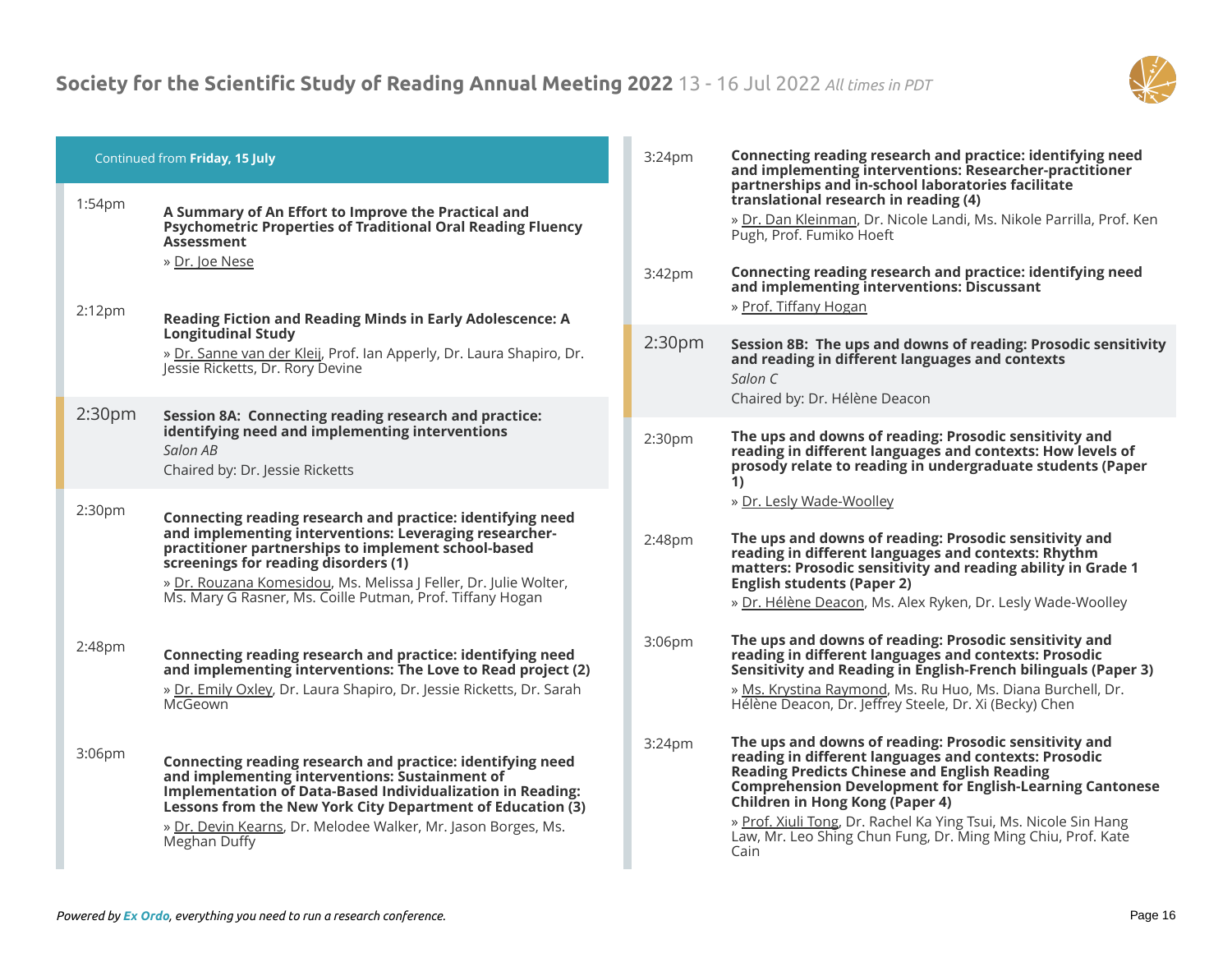

| Continued from Friday, 15 July |                                                                                                                                                                                                                                                | 2:30 <sub>pm</sub> | <b>Investigating Multi-Year Trajectories in Oral Reading Fluency</b><br><b>Amidst the COVID-19 Pandemic</b>                                                                                                                                               |
|--------------------------------|------------------------------------------------------------------------------------------------------------------------------------------------------------------------------------------------------------------------------------------------|--------------------|-----------------------------------------------------------------------------------------------------------------------------------------------------------------------------------------------------------------------------------------------------------|
| 3:42pm                         | The ups and downs of reading: Prosodic sensitivity and<br>reading in different languages and contexts: Discussant<br>» Dr. Linda Jarmulowicz                                                                                                   | 2:48pm             | » Mr. Christopher Ives, Dr. Gina Biancarosa, Dr. Patrick Kennedy<br>Impacts of COVID-19 on the language and literacy<br>development among Spanish-English, Chinese-English                                                                                |
| 2:30 <sub>pm</sub>             | <b>Session 8C Language Acquisition and Intervention</b><br>Salon D<br>Chaired by: Dr. Steven Amendum                                                                                                                                           |                    | bilingual, and English monolingual children: A longitudinal<br>examination<br>» Ms. Xin Sun, Ms. Kehui Zhang, Ms. Rachel Eggleston, Dr. Ioulia<br>Kovelman                                                                                                |
| 2:30pm                         | Exploring the coupling between vocabulary and syntax in<br><b>ELLS</b><br>» Dr. Yueming Xi, Prof. Esther Geva                                                                                                                                  | 3:06pm             | A new perspective on seasonality: Variability in latent<br>reading change in school and summer months<br>» Mrs. Emily Guertin, Ms. Joan Bosson-Heenan, Dr. Jeffrey Gruen,<br>Dr. Jan Frijters                                                             |
| 2:48pm<br>3:06pm               | The Effect of ELCII on Kindergarteners' Inference Making:<br>Does it Work for Everyone<br>» Mr. Joseph Burey, Ms. Jasmine Kim, Dr. Kristen McMaster, Dr.<br>Panayiota Kendeou<br>Testing the Efficacy of the Targeted Reading Intervention for | 3:24 <sub>pm</sub> | The Effect of Home Language, Parent's Educational<br><b>Expectation and Early Home Literacy Environment on</b><br>Children's Reading Outcomes: A large-scale study based on<br>PIRLS-data<br>» Dr. Sara Esmaeeli, Dr. Olaug Strand, Prof. Åse Kari Wagner |
|                                | Multilingual Learners: A Randomized Controlled Study<br>» Dr. Steven Amendum, Dr. Henry May, Dr. Austin Jennings                                                                                                                               | 4pm                | <b>Afternoon Break</b>                                                                                                                                                                                                                                    |
| 3:24 <sub>pm</sub>             | The ALMA Family Literacy Project: Developing Chilean<br>Preschoolers' Narrative Skills and Alphabet Knowledge<br>through Shared Reading<br>» Dr. Pelusa Orellana, Mrs. Maria Francisca Valenzuela, Dr. Malva                                   | 4:30 <sub>pm</sub> | <b>Awards &amp; Mark Seidenberg</b><br>Grand PAC Ballroom                                                                                                                                                                                                 |
| 3:42pm                         | Villalon, Mrs. Carmen De la Maza, Mrs. Magdalena Rosati<br><b>Usability and Teacher Perception of a Supplemental</b>                                                                                                                           | 6:15pm             | California Dreamin' Social Event<br>Newport Dunes Waterfront Resort                                                                                                                                                                                       |
|                                | Language-focused Curriculum for Spanish-English Bilingual<br><b>Children</b><br>» Dr. Carol Mesa, Dr. Adelaida Restrepo, Dr. Shelley Gray                                                                                                      |                    | Saturday, 16 July                                                                                                                                                                                                                                         |
| 2:30 <sub>pm</sub>             | Session 8D: Learning during the Pandemic, and Academic Year<br>and Summer<br>Salon EF                                                                                                                                                          | 7:30am             | <b>Breakfast</b><br>Rivera Foyer                                                                                                                                                                                                                          |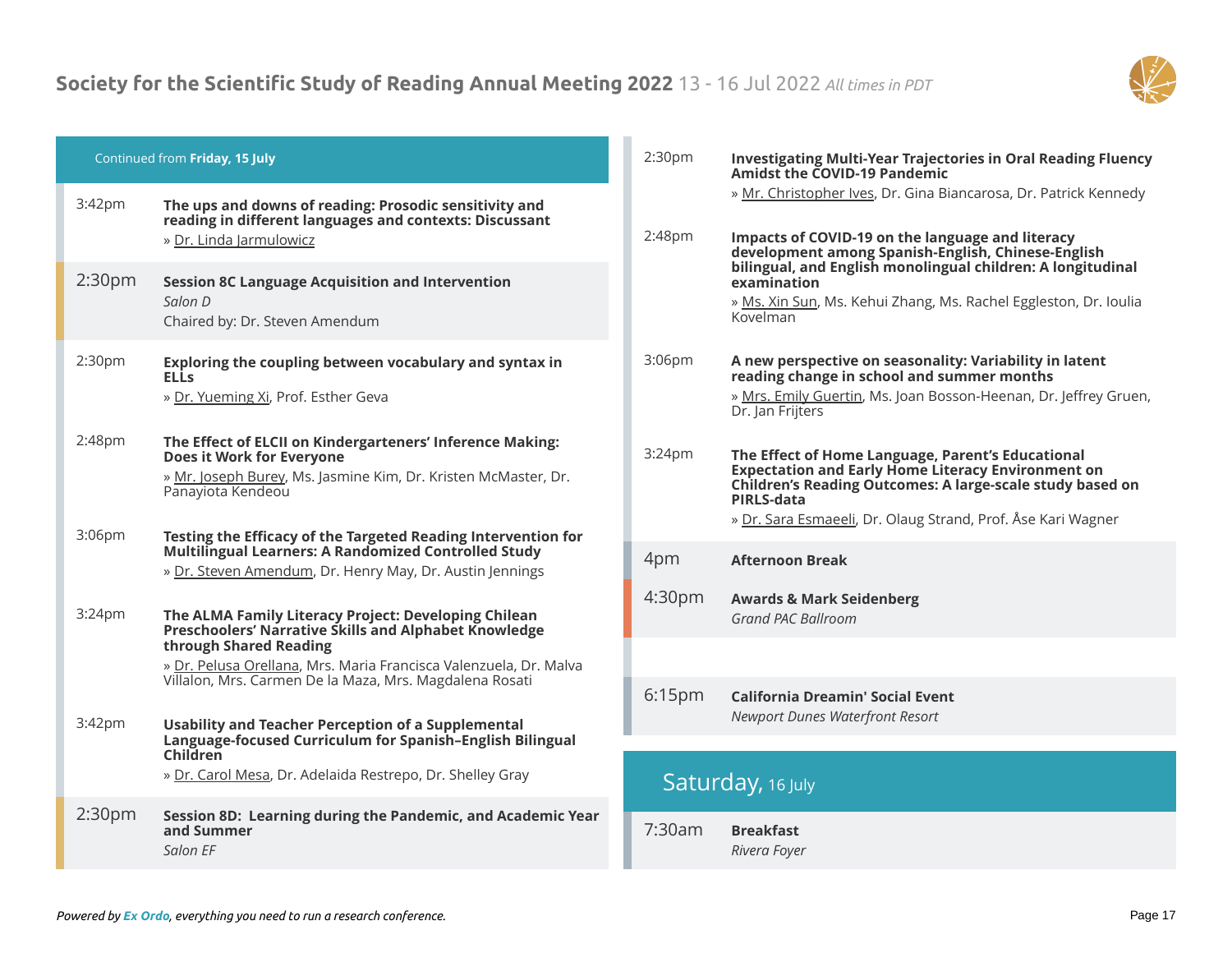

| Continued from Saturday, 16 July |               | 8:48am                                                                                                                                                                                                                                                               | Word-level instruction in classrooms with deaf and hard-of-<br>hearing children |                                                                                                                                                                                                                                                                                  |
|----------------------------------|---------------|----------------------------------------------------------------------------------------------------------------------------------------------------------------------------------------------------------------------------------------------------------------------|---------------------------------------------------------------------------------|----------------------------------------------------------------------------------------------------------------------------------------------------------------------------------------------------------------------------------------------------------------------------------|
|                                  | 8:30am        | Session 9A: Reading from Middle Childhood to Adulthood<br>Salon AB                                                                                                                                                                                                   | 9:06am                                                                          | » Ms. Ki Young Kang, Dr. Amy Lederberg, Dr. Jessica Scott<br><b>Sublexical Processing in Finnish Typical and Compromised</b>                                                                                                                                                     |
|                                  | 8:30am        | Chaired by: Jane Oakhill<br>The relations between everyday reading experiences,<br>mentalising skills, and prosocial behaviour in children.<br>» Prof. Jane Oakhill, Dr. Helen Drew, Prof. Robin Banerjee, Prof.<br>Alan Garnham                                     | 9:24am                                                                          | <b>Reading Development</b><br>» Ms. Lisa Hintermeier, Prof. Mikko Aro<br>Rapid automatized naming (RAN) as a kindergarten predictor<br>of future reading: A systematic review and meta-analysis<br>» Dr. Elizabeth Norton, Mr. Sean McWeeny, Ms. Soujin Choi, Mr.                |
|                                  | 8:45am<br>9am | <b>Exploring the Impact of Text and Reader Factors on Exam</b><br>Performance<br>» Dr. Stuart Bernstein, Ms. Bethany Higgins, Ms. Teckanous<br>VanTrease, Ms. Michelle Martinez, Dr. Teresa L. Davis<br>Item-level differences for adults in reading component skill | 9:42am                                                                          | June Choe, Dr. Alexander LaTourette, Dr. Megan Roberts<br><b>ReadTwin: Understanding Environmental Effects on Reading</b><br>through Characterizing Discordant Monozygotic Twin Pairs<br>» Mx. Georgia Gerike, Mrs. Daria Khanolainen, Dr. Minna Torppa,<br>Dr. Jarmo Hamalainen |
|                                  |               | assessments<br>» Mr. John Hollander, Dr. John Sabatini, Ms. E. Halle Smith, Dr.<br>Tenaha O'Reilly                                                                                                                                                                   | 8:30am                                                                          | <b>Reading in Second Language</b><br>Salon D<br>Chaired by: Dr. Daniel Schmidtke                                                                                                                                                                                                 |
|                                  | 9:15am        | The relation of reading components to comprehension in<br>adult education students<br>» Dr. John Sabatini, Mr. John Hollander, Ms. E. Halle Smith, Dr.<br>Tenaha O'Reilly                                                                                            | 8:30am                                                                          | Tracking reading development in an English language<br>bridging program: evidence from eye-movements during<br>passage reading<br>» Dr. Daniel Schmidtke, Ms. Sadaf Rahmanian, Dr. Anna Moro                                                                                     |
|                                  | 9:30am        | Elementary Teachers' Knowledge of Reading Comprehension,<br><b>Classroom Practice, and Students' Performance In Reading</b><br>Comprehension<br>» Dr. Alida Hudson, Dr. Kausalai (Kay) Wijekumar, Dr. Emily Binks-<br>Cantrell, Dr. Malt Joshi, Mrs. Kacee Lambright | 8:45am                                                                          | <b>Understanding Reading Comprehension of Chinese ESL</b><br><b>Students</b><br>» Ms. Huan Zhang, Dr. Miao Li                                                                                                                                                                    |
|                                  | 8:30am        | <b>Session 9B: Word Reading for Diverse Populations</b><br>Salon C<br>Chaired by: Dr. Jessica Chan                                                                                                                                                                   | 9am                                                                             | <b>Effects of different methods of teaching English to</b><br>newcomers in Canada<br>» Mr. Ali Jasemi, Dr. John Schwieter, Dr. Alexandra Gottardo, Ms.<br><b>Gracy Patel</b>                                                                                                     |
|                                  | 8:30am        | Examining the pathways between prosodic awareness and<br>word reading in school-age children across Grades 3 to 6<br>» Dr. Jessica Chan, Dr. Lesly Wade-Woolley, Dr. John Kirby                                                                                      | 9:15am                                                                          | Linguistic distance affects literacy and health of immigrants<br>in Canada<br>» Dr. Victor Kuperman                                                                                                                                                                              |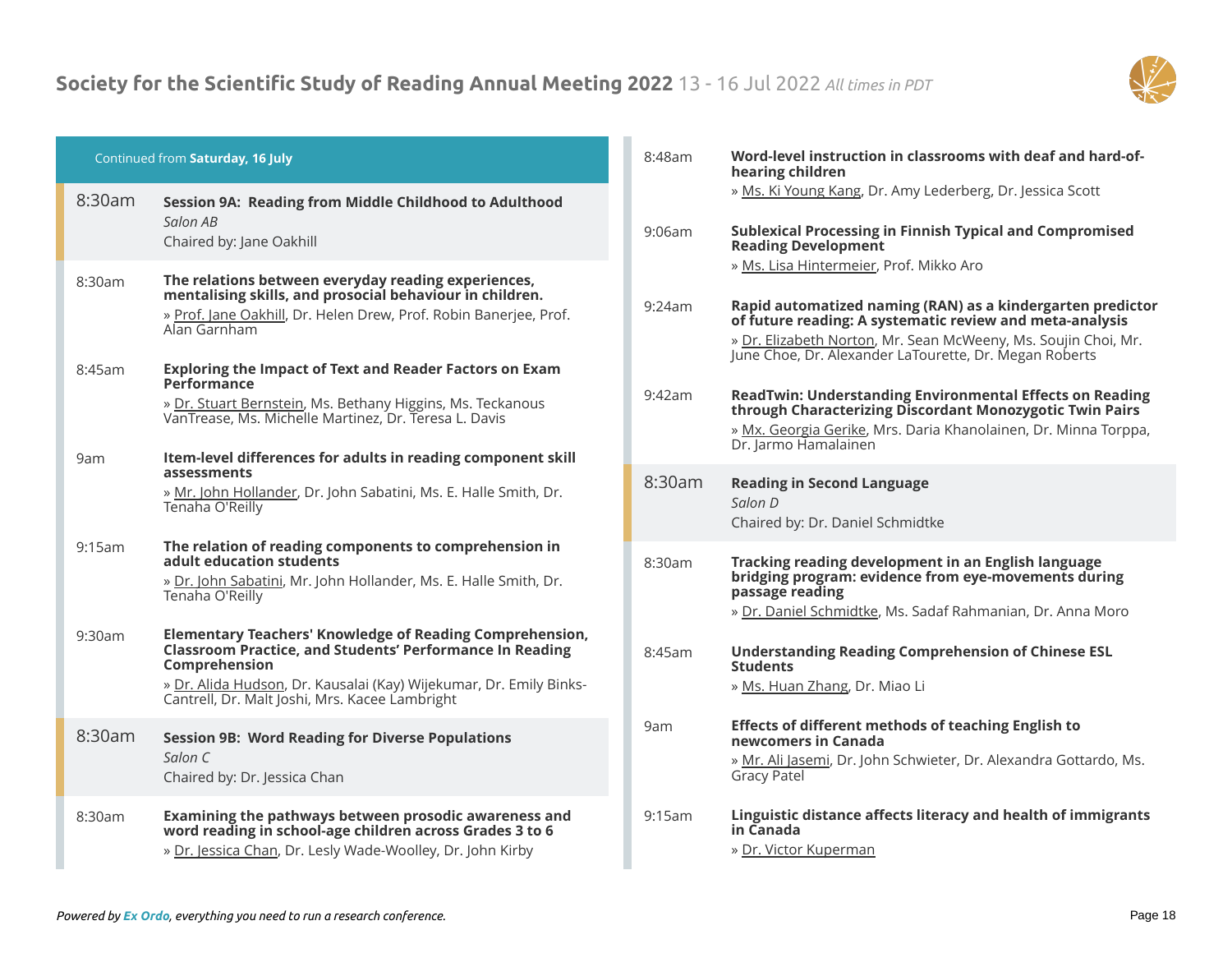

| Continued from Saturday, 16 July | 10:20am                                                                                                                                                                                                                                                                                     | Po<br>Riv |                                                               |
|----------------------------------|---------------------------------------------------------------------------------------------------------------------------------------------------------------------------------------------------------------------------------------------------------------------------------------------|-----------|---------------------------------------------------------------|
| 9:30am                           | The Partitioning Effects of Family-Level Ecological Factors on<br><b>Children's Reading Development: A Longitudinal Study on</b><br>Refugee Children in Canada<br>» Mr. Songtao Wang, Dr. Redab Al Janaideh, Dr. Xi (Becky) Chen                                                            |           | Τh<br>Di<br>≫ <u>N</u>                                        |
| 8:30am                           | <b>Supporting Early Literacy Development</b><br>Salon EF<br>Chaired by: Dr. Rebecca Silverman                                                                                                                                                                                               |           | Pa<br>ch<br>» <u>M</u><br>Jer                                 |
| 8:30am                           | Replication of combined school readiness interventions for<br>teachers and parents of head start pre-kindergarteners using<br>remote delivery<br>» Dr. Tricia Zucker, Dr. Susan Landry, Dr. Janelle Montroy, Dr.<br>Mark Hsu, Dr. Michael Assel, Dr. April Crawford, Dr. Cheryl<br>Varghese |           | Ho<br>be<br>inf<br>$\rightarrow \square$<br>Ah<br>Jac<br>Xi i |
| 8:45am                           | <b>Tutoring and Text Messaging to Support Early Literacy</b><br>» Dr. Rebecca Silverman, Ms. Kristin Keane, Dr. Renee Scott, Mr.<br>Christopher Ives, Dr. Emma Brunskill                                                                                                                    |           | E-l<br>Dι<br>≫ N<br>$\overline{\mathsf{M}}$                   |
| 9am                              | How to and not to teach language in preschool? A systematic<br>review of 20 years of research<br>» Dr. Yi-Chieh Newton, Dr. Sarah Herrera, Dr. Beth M. Phillips                                                                                                                             |           | Ex<br>gra<br>» N<br>Ha                                        |
| 9:15am                           | Dual language learning preschoolers' English and Spanish<br>vocabulary predicted their kindergarten literacy<br>» Dr. Seunghee Claire Son, Dr. Ji-Young Choi                                                                                                                                |           | Int<br>pr<br>dis<br>» [                                       |
| 9:30am                           | <b>Differences in Shared Book Reading and Lexical Complexity</b><br>in Higher and Lower Language Gains Classrooms<br>» Dr. Laura Cutler, Dr. Shayne B. Piasta, Dr. Clariebelle Gabas, Dr.<br>Rachel E. Schachter, Ms. Hyejin Kim                                                            |           | Pro<br>A :<br>Int<br>$\rightarrow \underline{N}$              |
| 10am                             | <b>Morning Break</b><br>Rivera Fover                                                                                                                                                                                                                                                        |           | Ha<br>Rio<br>De                                               |

# 10:20am **Posters**

*Rivera Lawn*

# **The First-Letter Advantage: What are the Age-Related Differences?**

Ms. Samantha Pierce, Dr. Richard Kruk

# **Parental self-efficacy in relation to reading history and children's home literacy environments**

» Ms. Kelsey Davison, Ms. Sophia Gomez, Dr. Alyssa Boucher, Dr. nnifer Zuk

# **Home literacy environment mediates the relationship between socioeconomic status and white matter structure in infants**

» Dr. Ted Turesky, Mr. Joseph Sanfilippo, Dr. Jennifer Zuk, Dr. Banu itam, Dr. Borjan Gagoski, Ms. Ally Lee, Ms. Kathryn Garrisi, Ms. de Dunstan, Ms. Clarisa Carruthers, Dr. Jolijn Vanderauwera, Dr. Yu, Dr. Nadine Gaab

# **E-book Discussion Prompts' Impact on Children's Learning During Shared Reading in an EFL Setting**

Ms. Jialu Zhao, Ms. Shuai Xu, Ms. Christina Xia, Ms. Kaidan Yang, s. Huaming Zeng, Mrs. Dandan Yang, Prof. Penelope Collins

# amining the heterogeneous early literacy profiles of first**grade children who are English learners**

» Ms. Isabel Vargas, Ms. Mia Daucourt, Dr. Emily Solari, Dr. Colby all, Dr. Sara Hart

# **Integrative review of scientific literature on literacy teaching practices for students with moderate to severe intellectual disabilities**

» Dr. Judith Beaulieu, Prof. André Moreau, Prof. Edith Jolicoeur, of. Karine Tremblay

# **A Systematic Review of Research on the Effectiveness of Interventions for English Learners with Reading Difficulties**

» Mrs. Karen Kehoe, Dr. Emily Solari, Dr. Eunsoo Cho, Dr. Colby all, Ms. Katlynn Dahl-Leonard, Ms. Isabel Vargas, Mrs. Cassidi chmond, Dr. Lysandra Cook, Dr. Latisha Hayes, Ms. Alisha Demchak, Ms. Samantha Vann, Ms. Katie Wilburn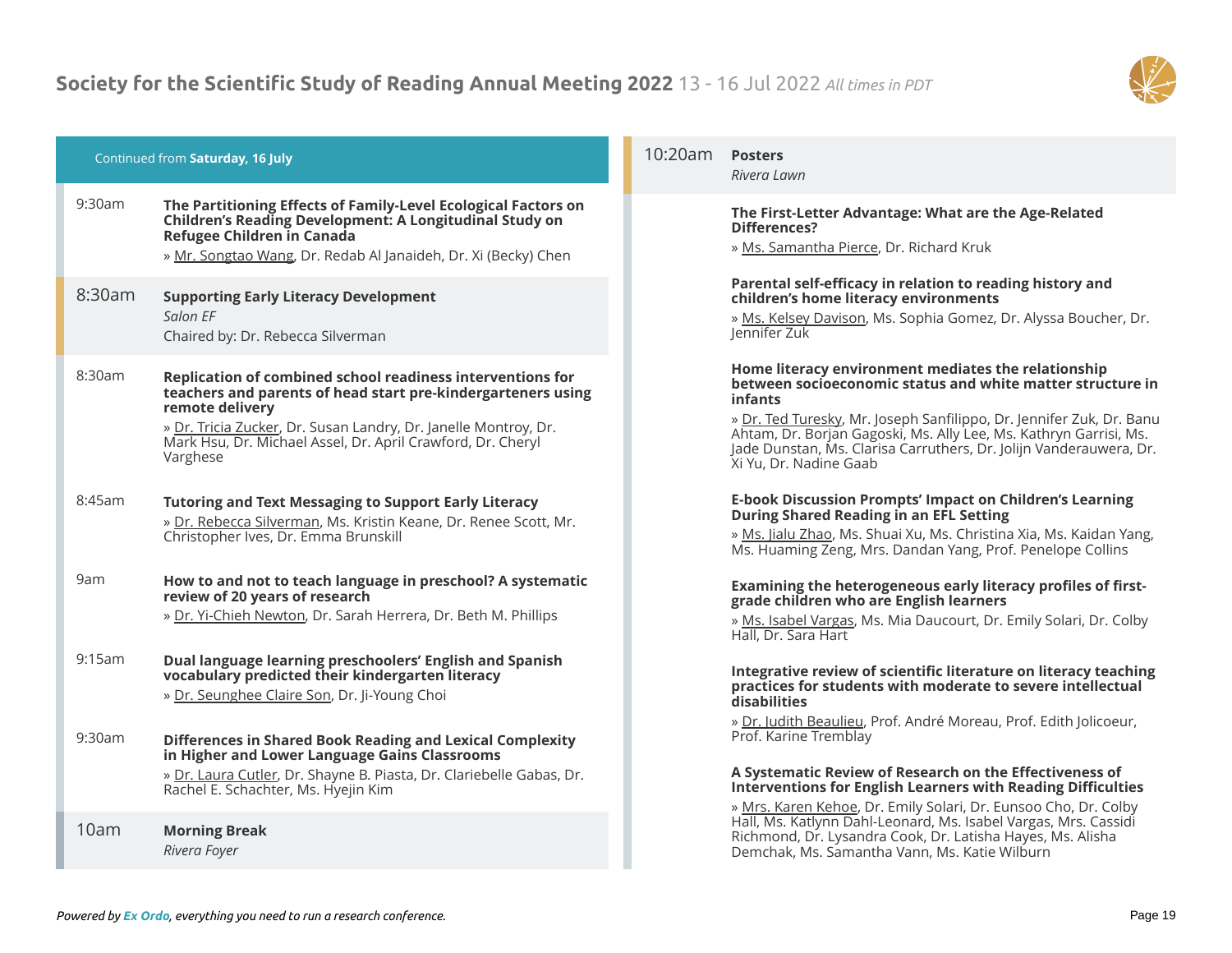

# Continued from **Saturday, 16 July**

# **Reading Feedback Training for Parents of Children with Reading Disabilities through Telecommunication**

» Mr. Miguel Garcia-Salas, Dr. Danielle Brimo, Dr. Emily Lund

# **Text Types and Their Relation to Efficacy in Beginning Reading Interventions**

» Ms. Alia Pugh, Dr. Elfrieda H. Hiebert, Dr. Devin Kearns

# **Universal Screening in Kindergarten: Using Istation to Predict Risk of Reading Disabilities**

» Ms. Marianne Rice, Dr. Florina Erbeli

#### **Validation and Diagnostic Accuracy of the Minnesota Inference Assessment (MIA)**

» Ms. Kyle Stagnaro, Ms. Jasmine Kim, Dr. Panayiota Kendeou, Dr. Kristen McMaster

#### **Nonword and word decoding co-develop to a different degree in children at-risk for reading disabilities and their typically developing peers**

» Dr. Florina Erbeli, Ms. Marianne Rice

# **Comparing Reading Difficulties Classification Schemes for the Evaluation of Hispanic Students**

» Dr. Veronica Mellado De La Cruz, Dr. Sara Hart, Dr. Chris Schatschneider

# **Development of an online timed pseudoword reading task**

» Dr. Mia Haschenburger, Dr. Denis Fitzpatrick, Mr. Seth Bashford, Dr. Hope Lancaster

#### **Sensitivity to orthographic and morphological cues in lexical stress among adult ESL learners and its contribution to reading**

» Ms. Jinglei Ren, Dr. Min Wang

#### **Examining the relationship between decoding and narrative comprehension among children with mild intellectual disabilities.**

» Dr. Casy Walters, Dr. Rose Sevcik, Dr. MaryAnn Romski, Dr. Robin Morris, Dr. Elizabeth Tighe

#### **Differential contributions of the Adult Reading History Questionnaire dimensions on children's reading and language skills**

» Dr. Amanda Martinez-Lincoln, Mr. Tin Nguyen, Dr. Laurie Cutting

# **Subcomponents of text decodability differentially influence neuronal demands in middle childhood**

» Ms. Andrea Burgess, Ms. Emily Harriott, Mrs. Natalie Huerta, Dr. Neena Saha, Dr. Laurie Cutting

#### **Readability for All: The Influence of Individualized Font Formats on Influences of Font Format on Reading Comprehension: Implications of Font Personalization in K-8 Students**

» Dr. Shannon Sheppard, Dr. Susanne Nobles, Ms. Sophie Kajfez, Dr. Anton Palma, Mrs. Kathy Crowley, Mrs. Marjorie Jordan, Dr. Sofie Beier

# **Back to paper: When technology is not an option**

» Dr. Alexandra Gottardo, Dr. Eileen Wood, Ms. Jacqueline Biddle, Mr. Enos Kiforo, Mrs. Rose Iminza, Ms. Anne Wade, Dr. Philip Abrami

# **Effects of a summer reading intervention on reading achievement in grades K-5**

» Dr. John Strong, Dr. Blythe Anderson

# **The Inconsistent Treatment of "Sight Words" in Instructional Materials**

» Ms. Lauren Schilling, Mr. Matt Cooper Borkenhagen, Dr. Mark S. Seidenberg

# **Rapid Automatized Naming and the influence of bigram frequency on naming speed: a meta-analysis**

» Ms. Dana Santangelo, Dr. Chris Schatschneider, Ms. Ashley **Edwards**